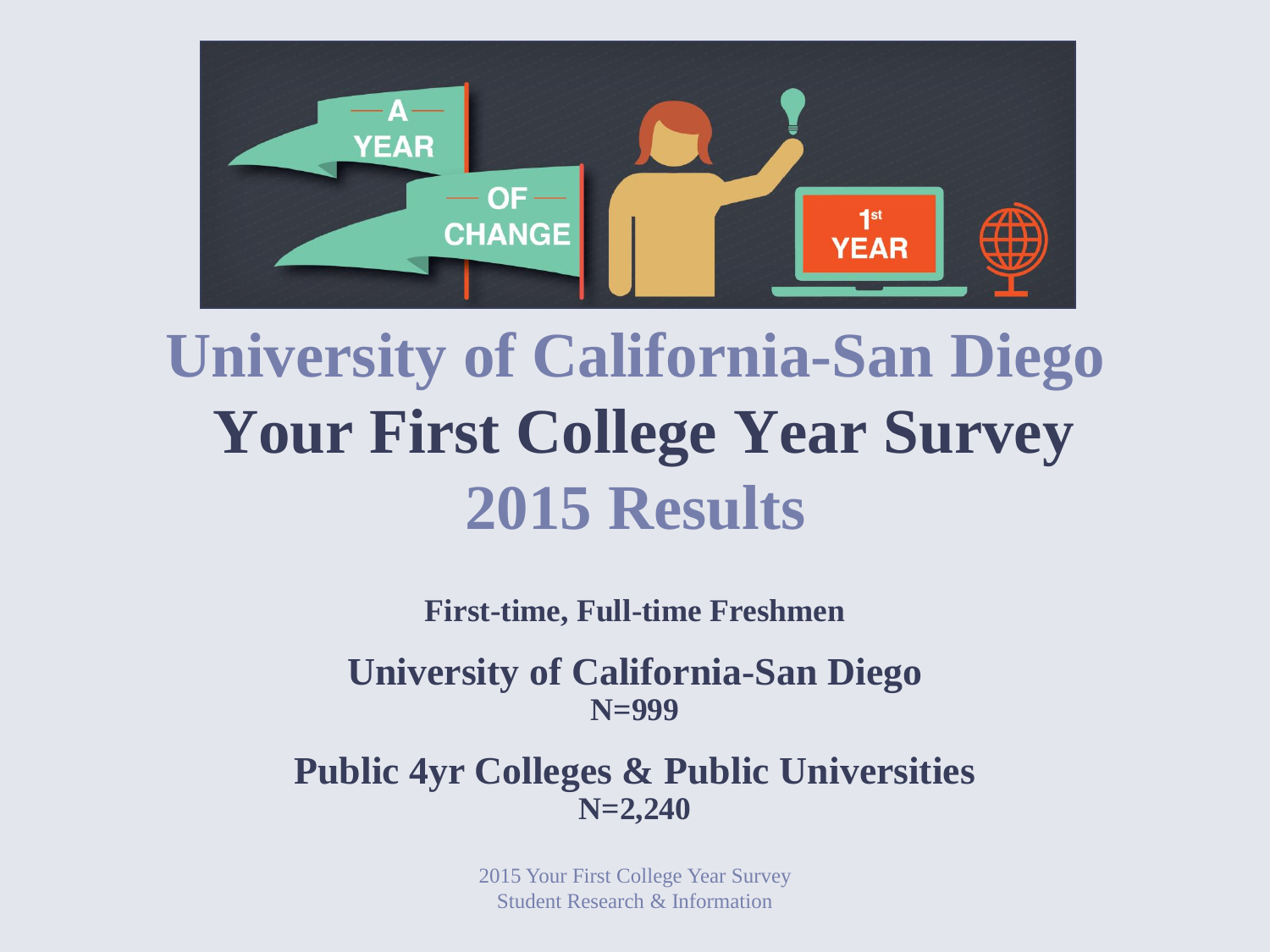**Results from the Your First College Year Survey (YFCY) offer a window into the first-year experience, providing important information on UCSD students':**

- **Adjustment to college**
- **Academic outcomes and experiences**
- **Co-curricular experiences**
- **Satisfaction**
- **Overall growth**

2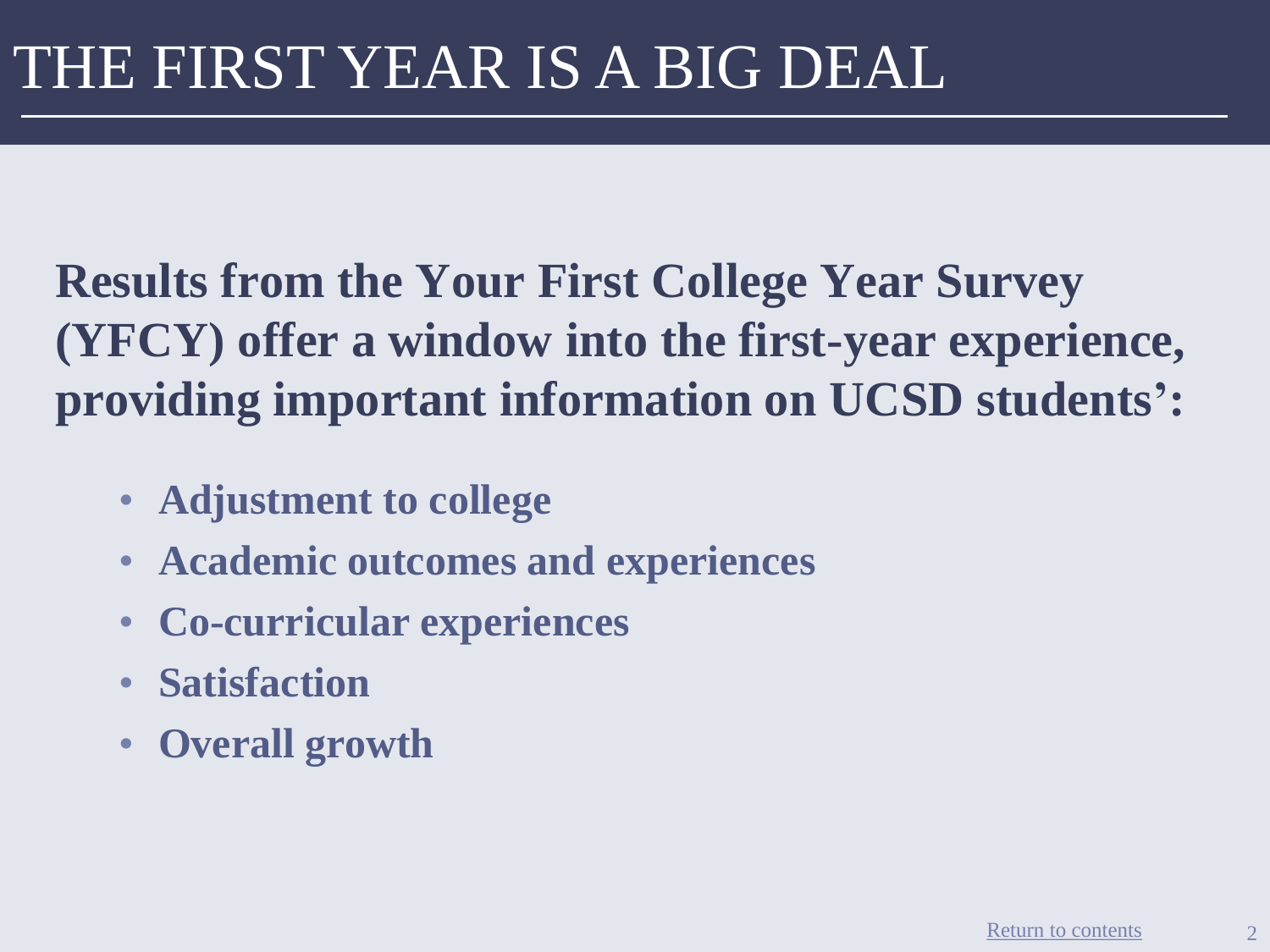# **UC San Diego**

#### 2015 Your First College Year Survey Student Research & Information

### **Table of Contents**

#### • **Co-Curricular Experiences**

**Civic Engagement Social Agency Civic Engagement Civic Awareness**

#### **Diversity and Campus Climate**

**Positive Cross-Racial Interaction Negative Cross-Racial Interaction Diversity Campus Climate**

#### **Health and Wellness**

#### • **Satisfaction**

**Satisfaction with Coursework Overall Satisfaction Satisfaction with Academic Support Satisfaction with Services and Community Future Plans**

#### • **Demographics**

**Race/Ethnicity Sex and Housing Type**

#### • **Adjustment to College**

**Academic Adjustment Sense of Belonging Navigational Action**

#### • **Academic Outcomes and Experiences**

<span id="page-2-0"></span>**Habits of Mind Academic Self-Concept Pluralistic Orientation Faculty Interaction: Contact and Communication Academic Disengagement Academic Validation General Interpersonal Validation Academic Outcomes Academic Enhancement Experiences Active and Collaborative Learning**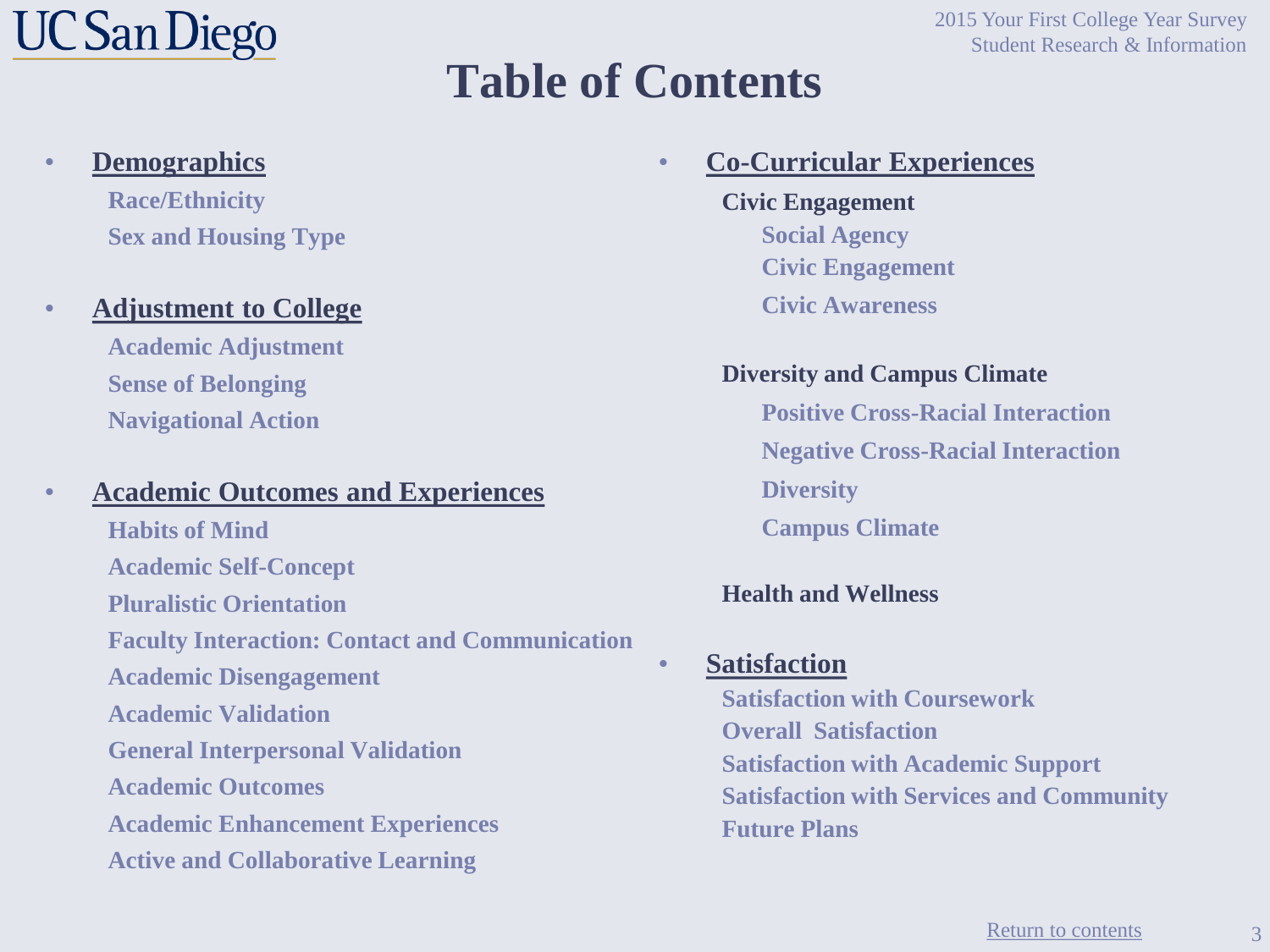

#### **A Note about CIRP Constructs**

### **We use the CIRP Constructs throughout this PowerPoint to help summarize important information about UCSD students from the YFCY.**

#### **Constructs**

**Constructs statistically aggregate the results from CIRP questions that tap into key aspects of the college experience. They focus on student traits and institutional practices contributing to students' academic and social development.**

#### **Longitudinal Constructs**

**Constructs that are included in the CIRP TFS and YFCY that measure change in the UCSD student population over time.**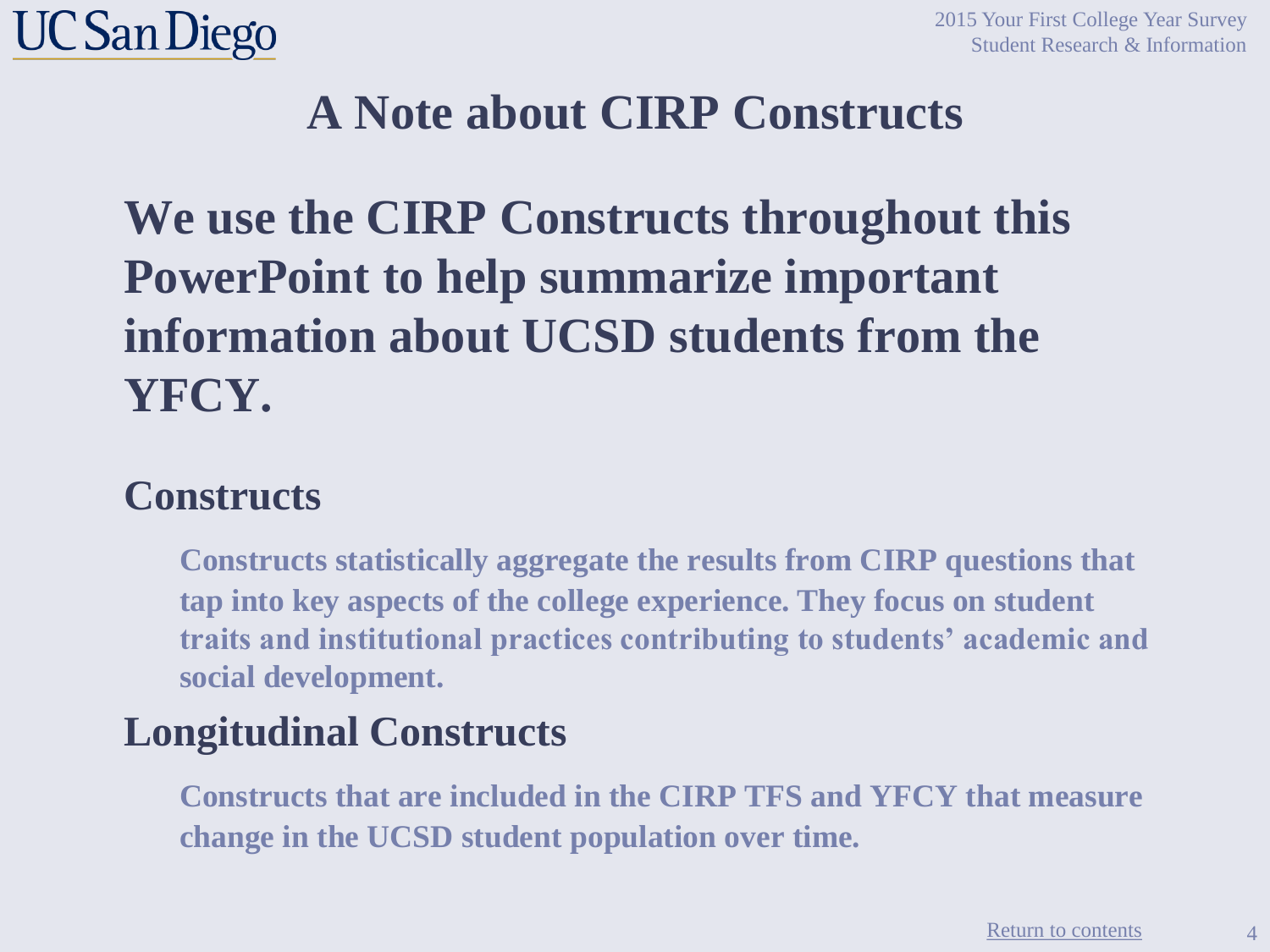

### **Demographics**

2015 Your First College Year Survey Student Research & Information



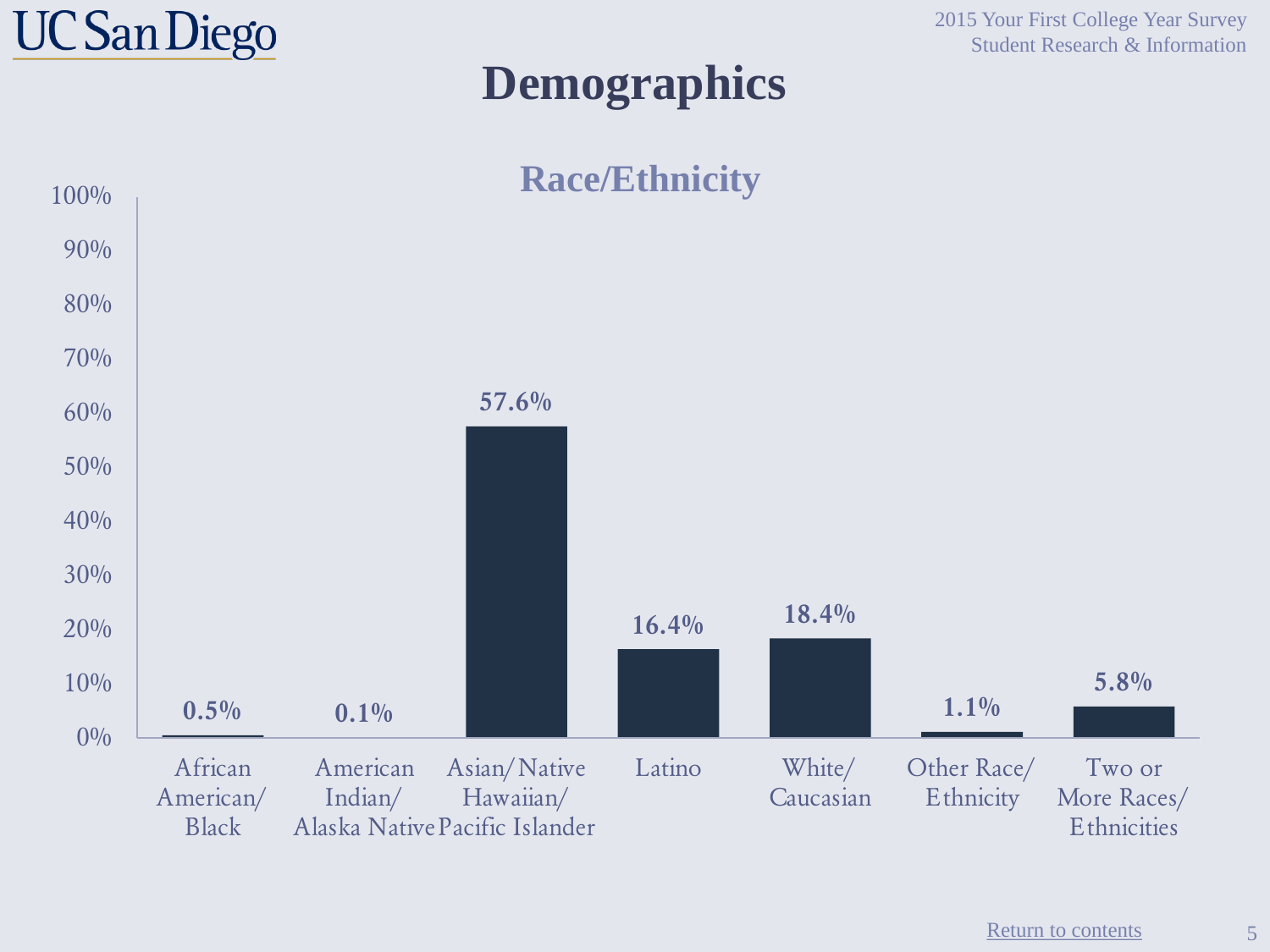

2015 Your First College Year Survey Student Research & Information

#### **Demographics**

#### **Race/Ethnicity**



UCSD 14 First-Time Freshmen 2015 YFCY UCSD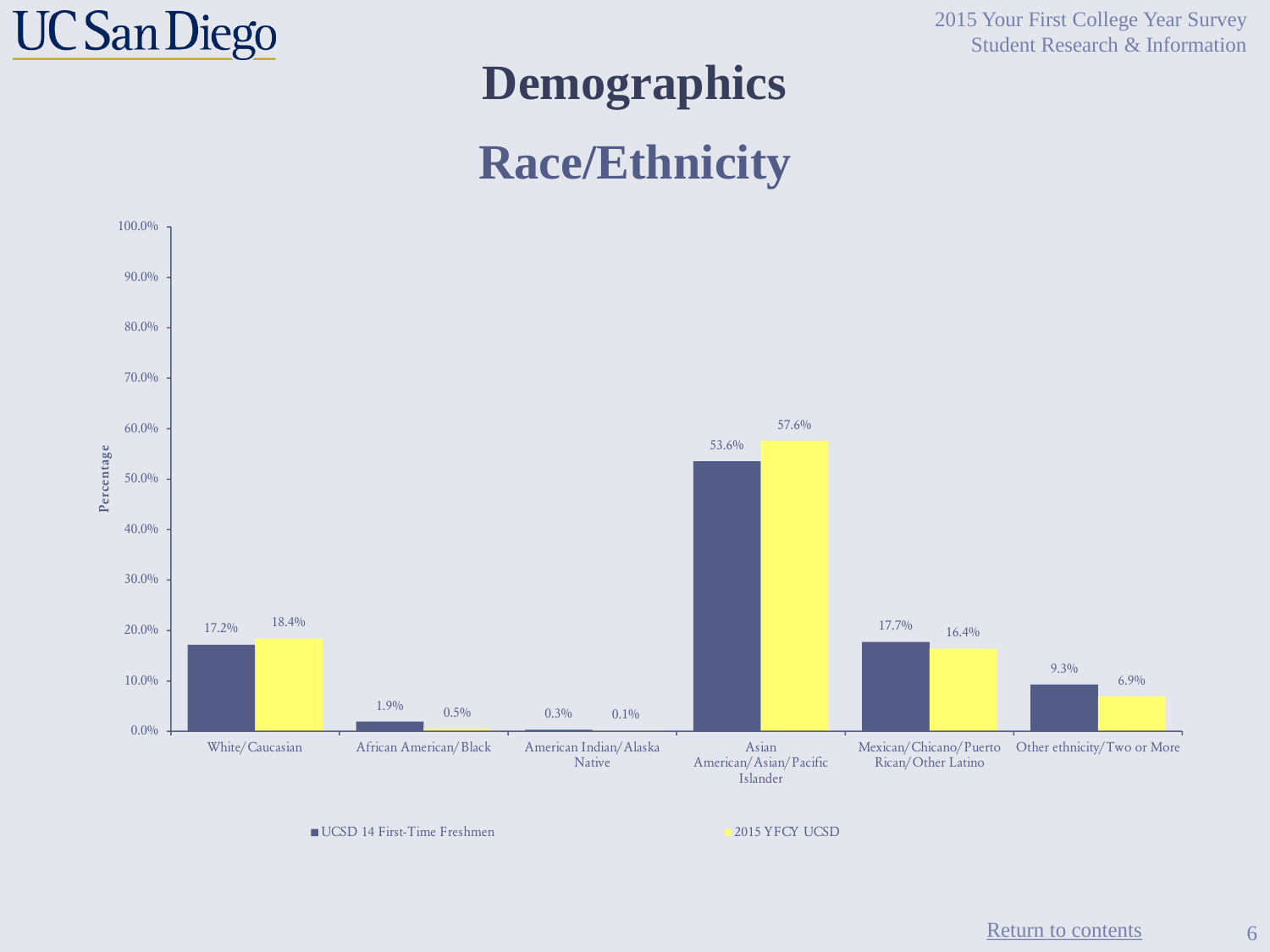

2015 Your First College Year Survey Student Research & Information

#### **Demographics**

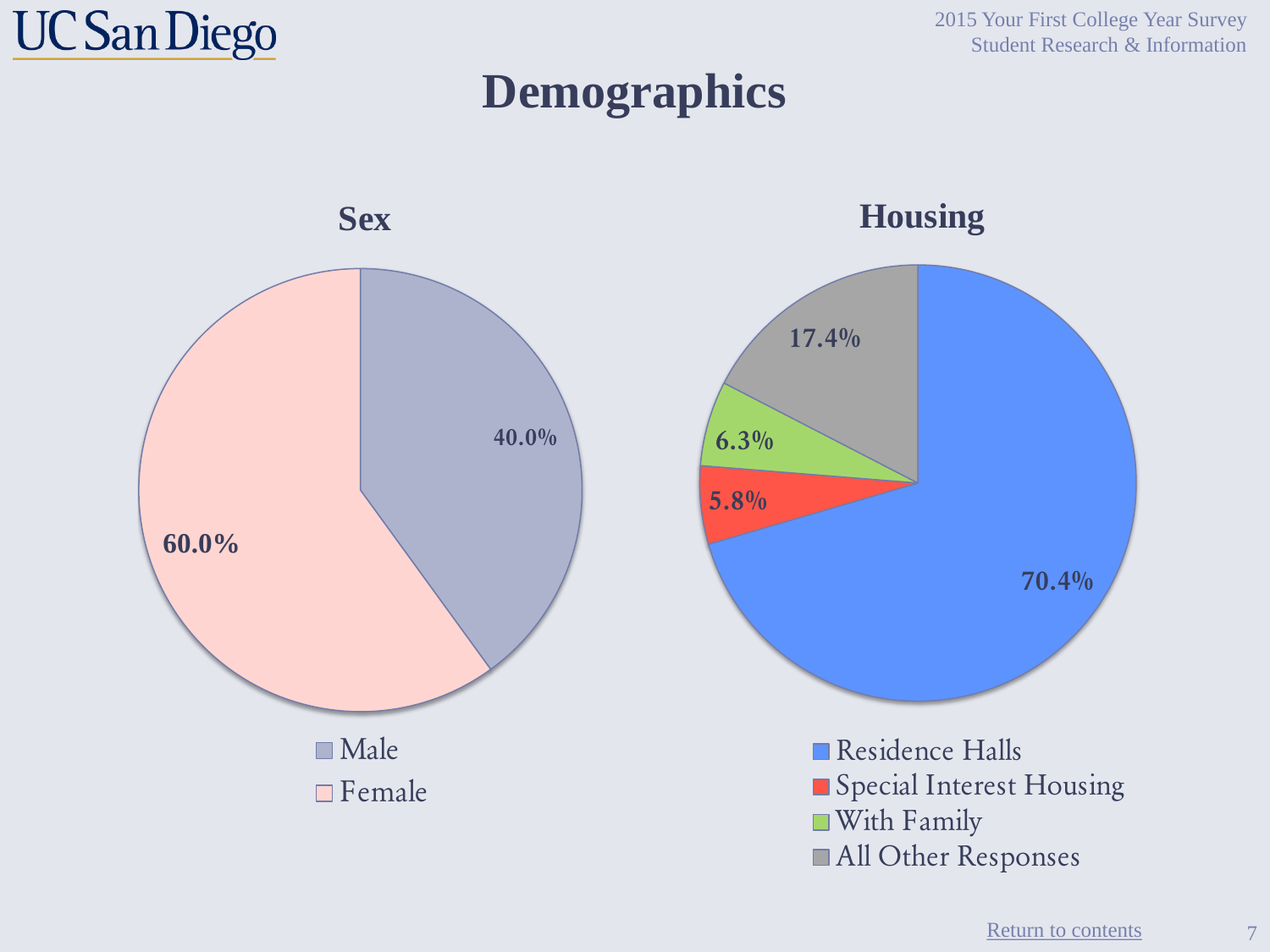

#### **Demographics**

2015 Your First College Year Survey Student Research & Information





UCSD 14 First-Time Freshmen 2015 YFCY UCSD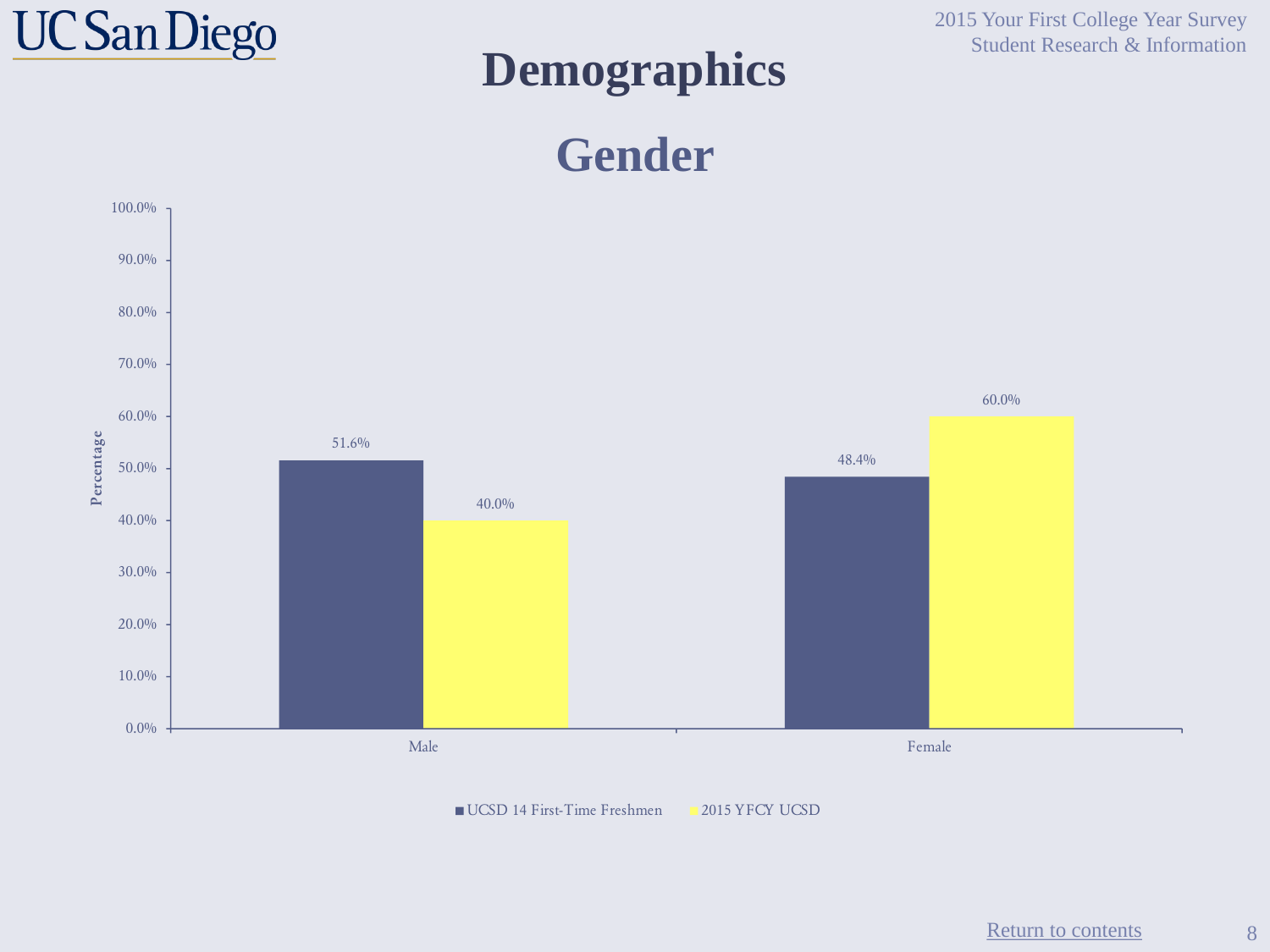

2015 Your First College Year Survey Student Research & Information



# **Financing College**

#### **Economic factors play an important role in students' decisions about college.**

[Return to contents](#page-2-0)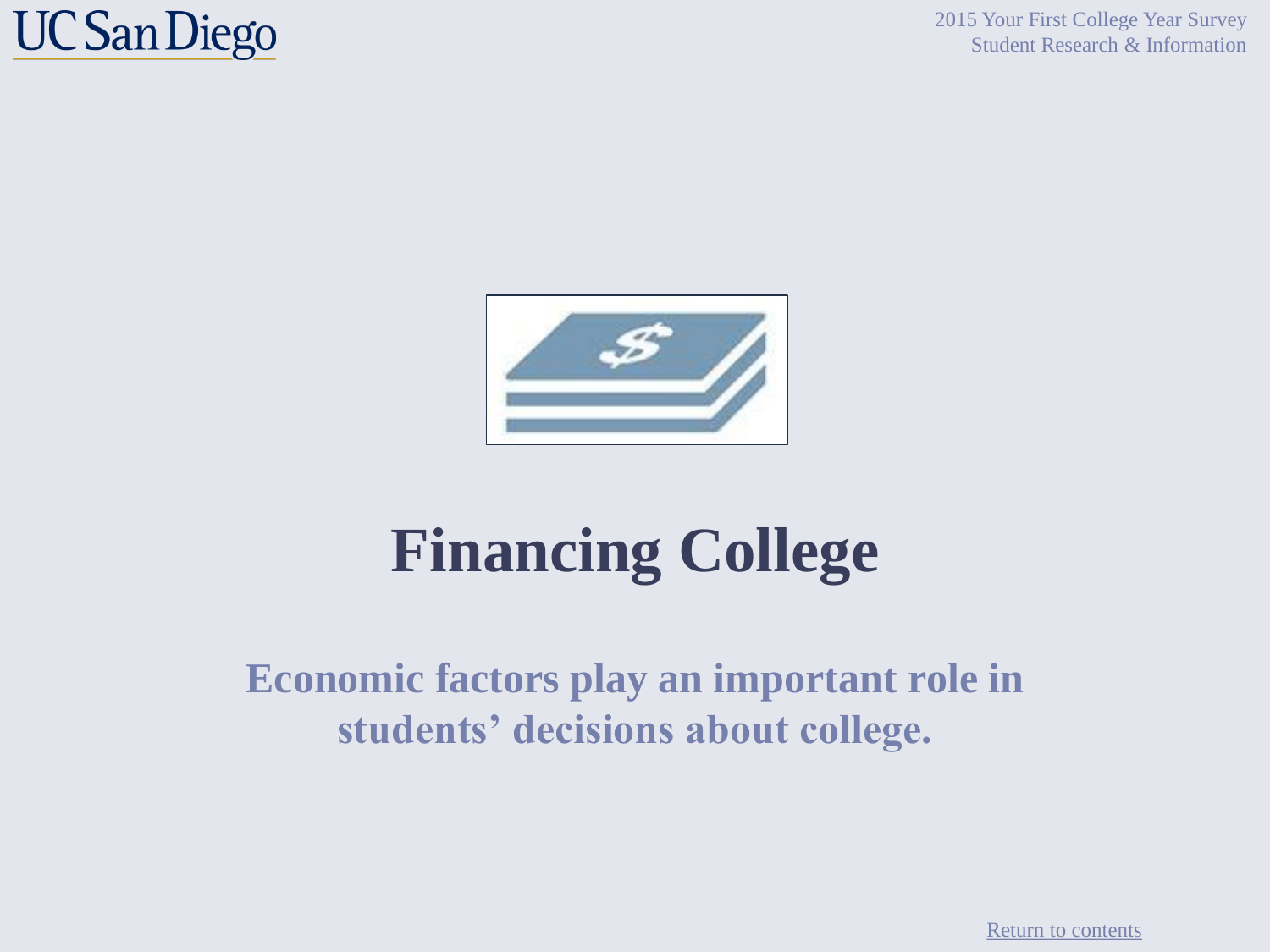

#### **Financing College**

#### **The percentage of students with at least some funds from these various sources.**

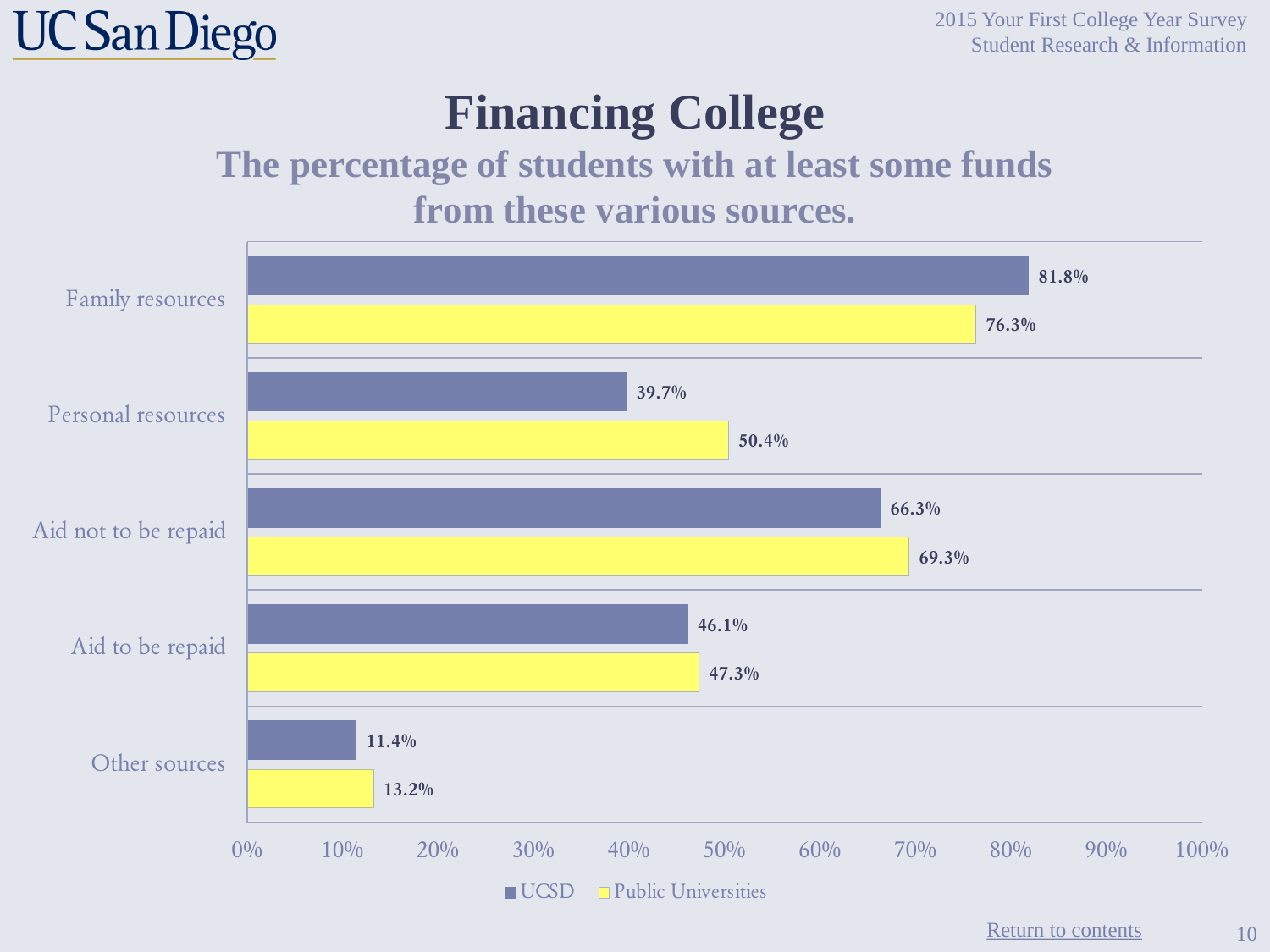

2015 Your First College Year Survey Student Research & Information

#### **Financing College**

#### **Do you have any concern about your ability to finance your college education?**



[Return to contents](#page-2-0)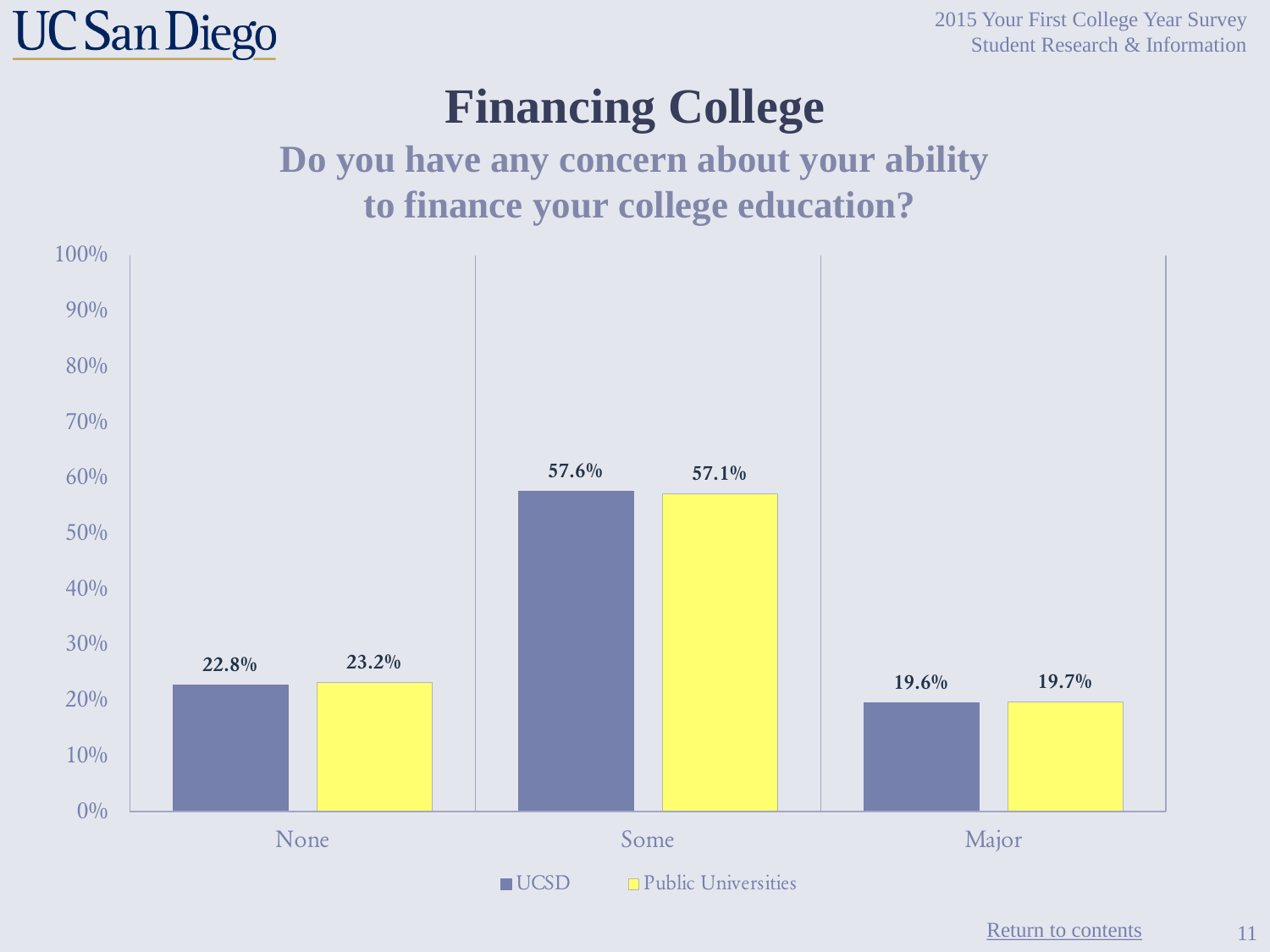

2015 Your First College Year Survey Student Research & Information



# **Adjustment to College**

**Students' ability to adjust academically and socially plays a large role in student success, retention, and satisfaction.**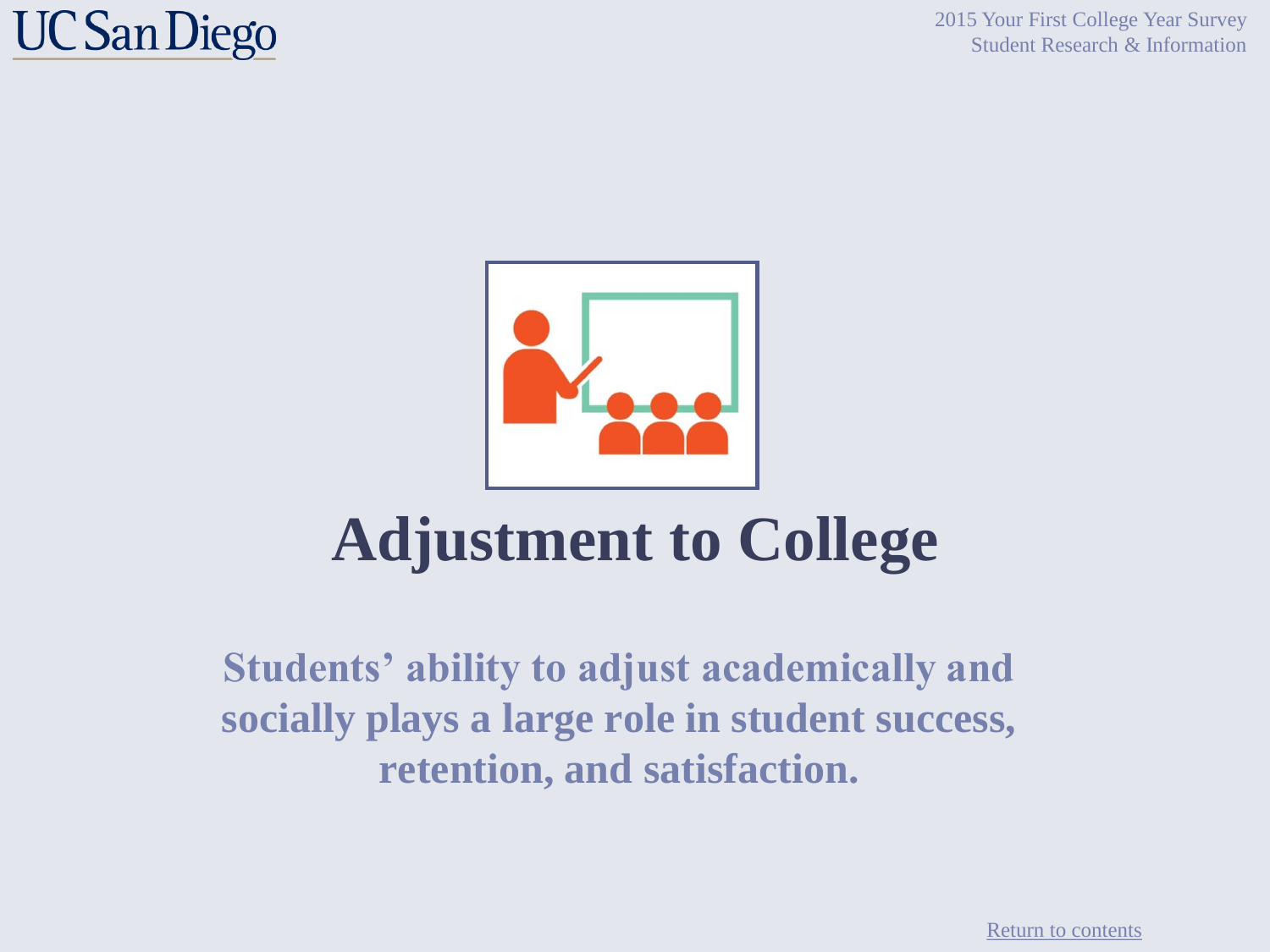

#### Academic Adjustment Student Research & Information

2015 Your First College Year Survey

*Academic Adjustment* **measures the ease with which students adjust to the academic demands of college.**

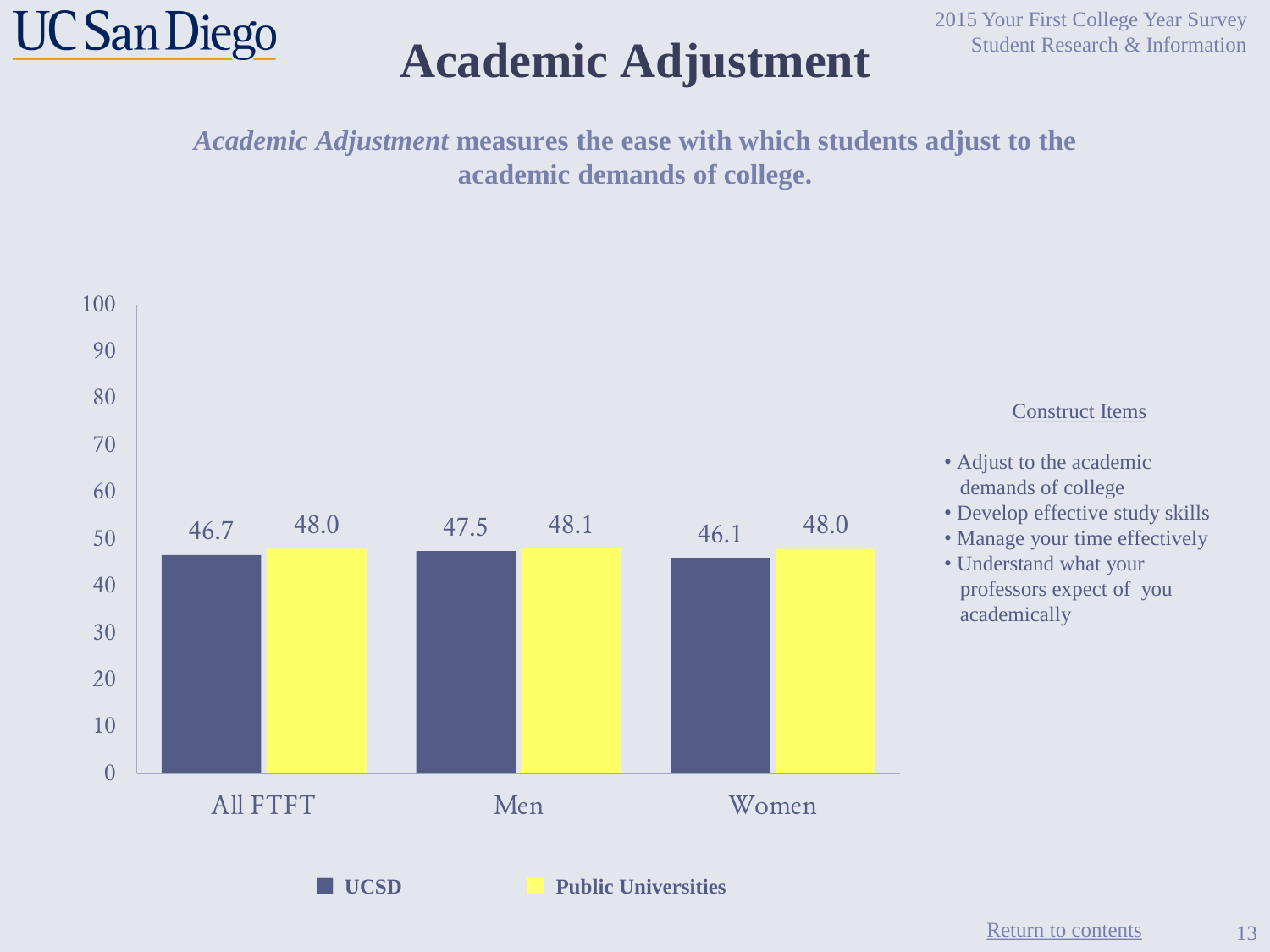

## Student Research & Information **Student Research & Information**

**The campus community is a powerful source of influence on students' development.**  *Sense of Belonging* **measures the extent to which students feel a sense of academic and social integration on campus.**

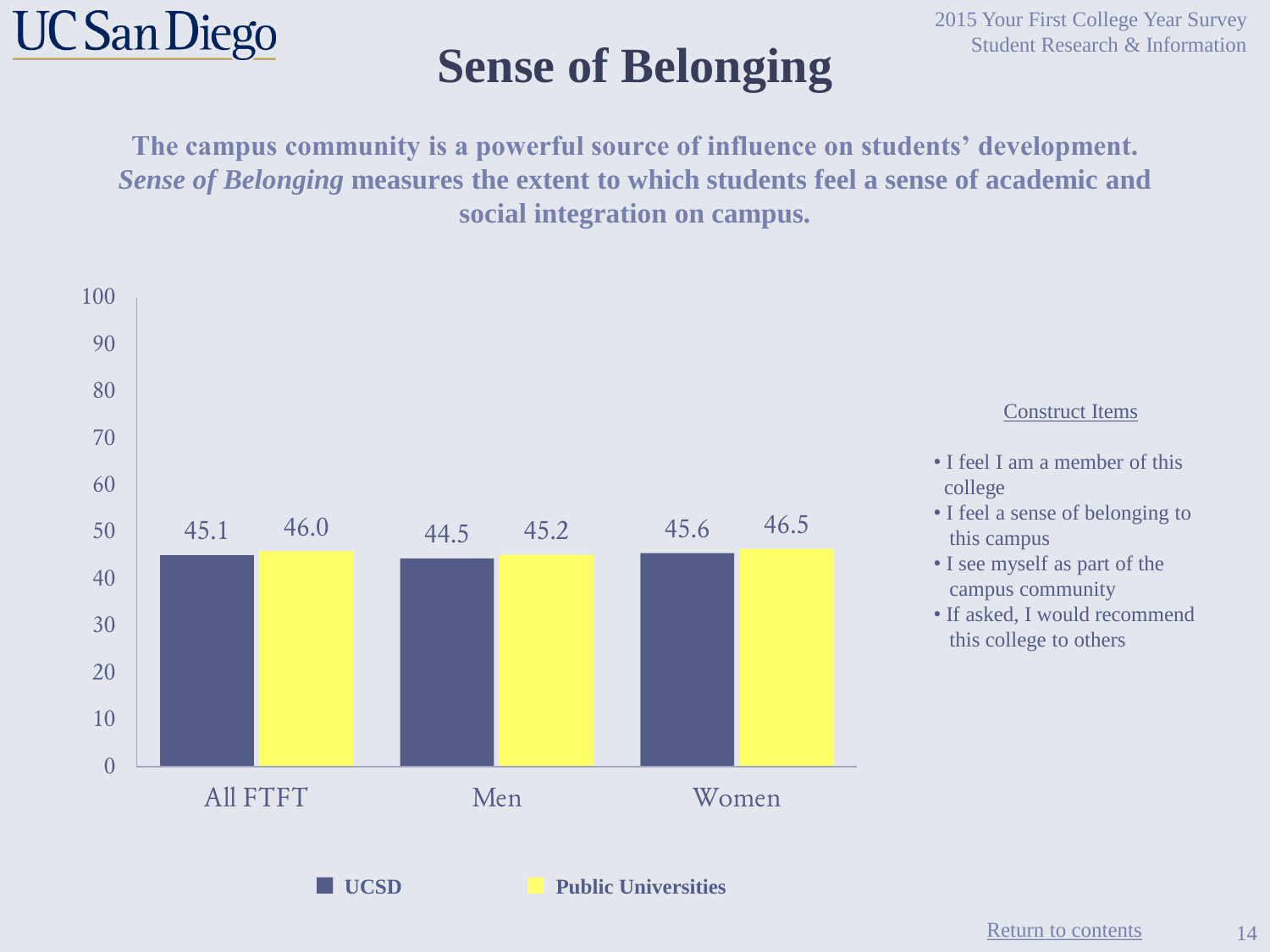

### **Navigational Action**

**These items illustrate how often students participated in institutional programs or engaged in activities that would help them successfully traverse the institution.**



15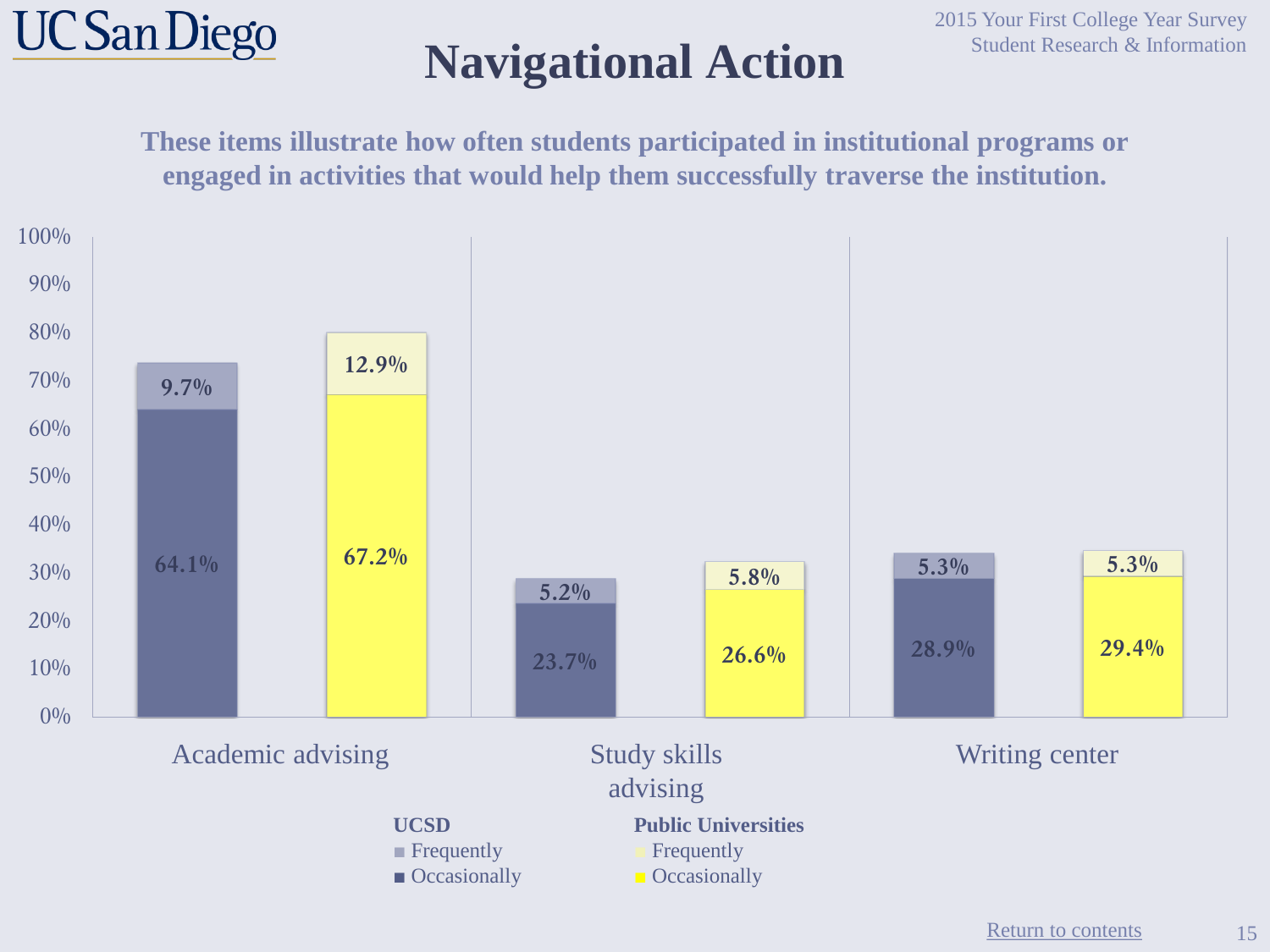

## **Navigational Action**

**These items illustrate how often students participated in institutional programs or engaged in activities that would help them successfully traverse the institution.**

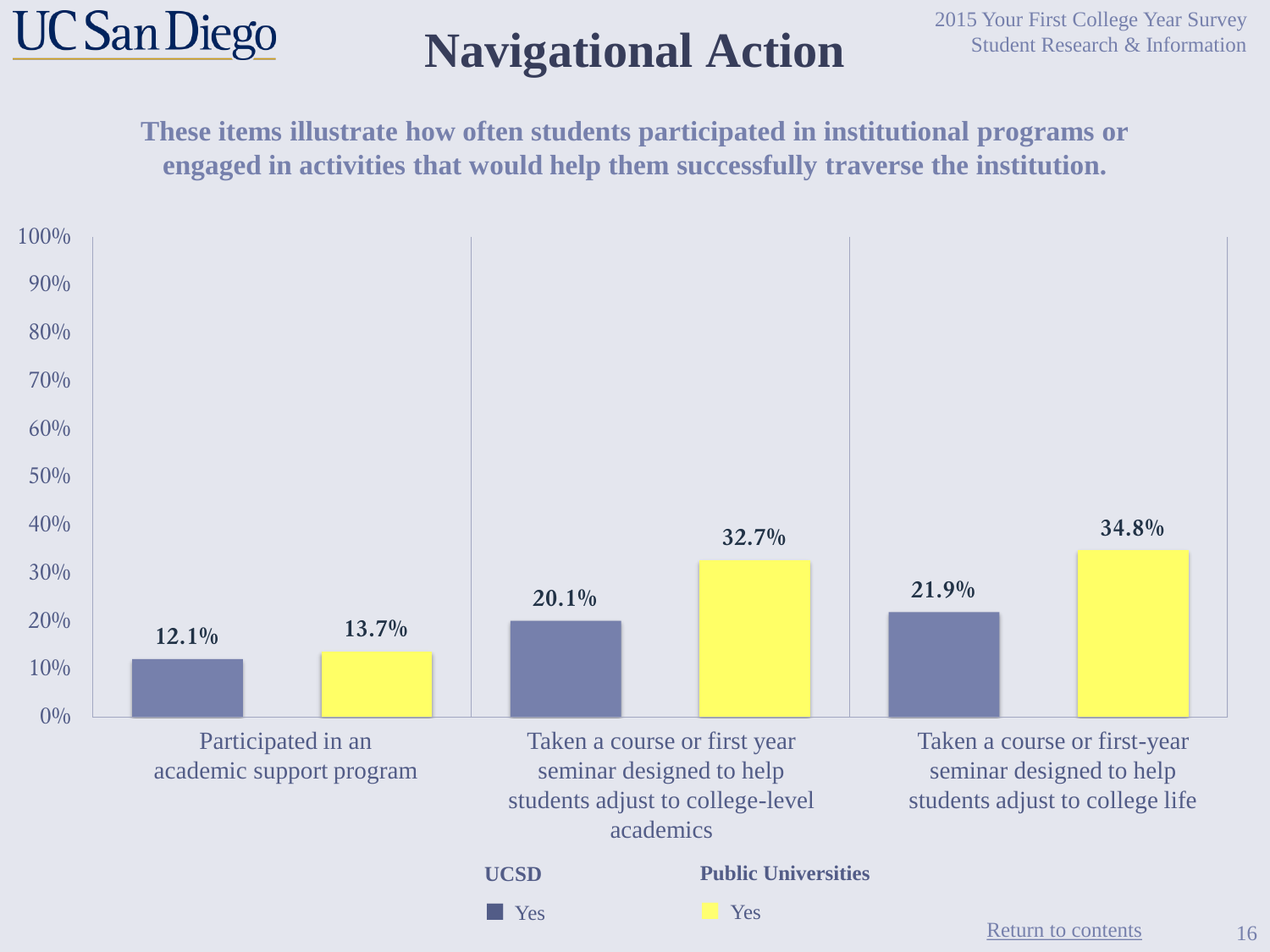

2015 Your First College Year Survey Student Research & Information



# **Academic Outcomes and Experiences**

**Students develop skills, knowledge, and abilities through their experiences both in and out of the classroom.**

[Return to contents](#page-2-0)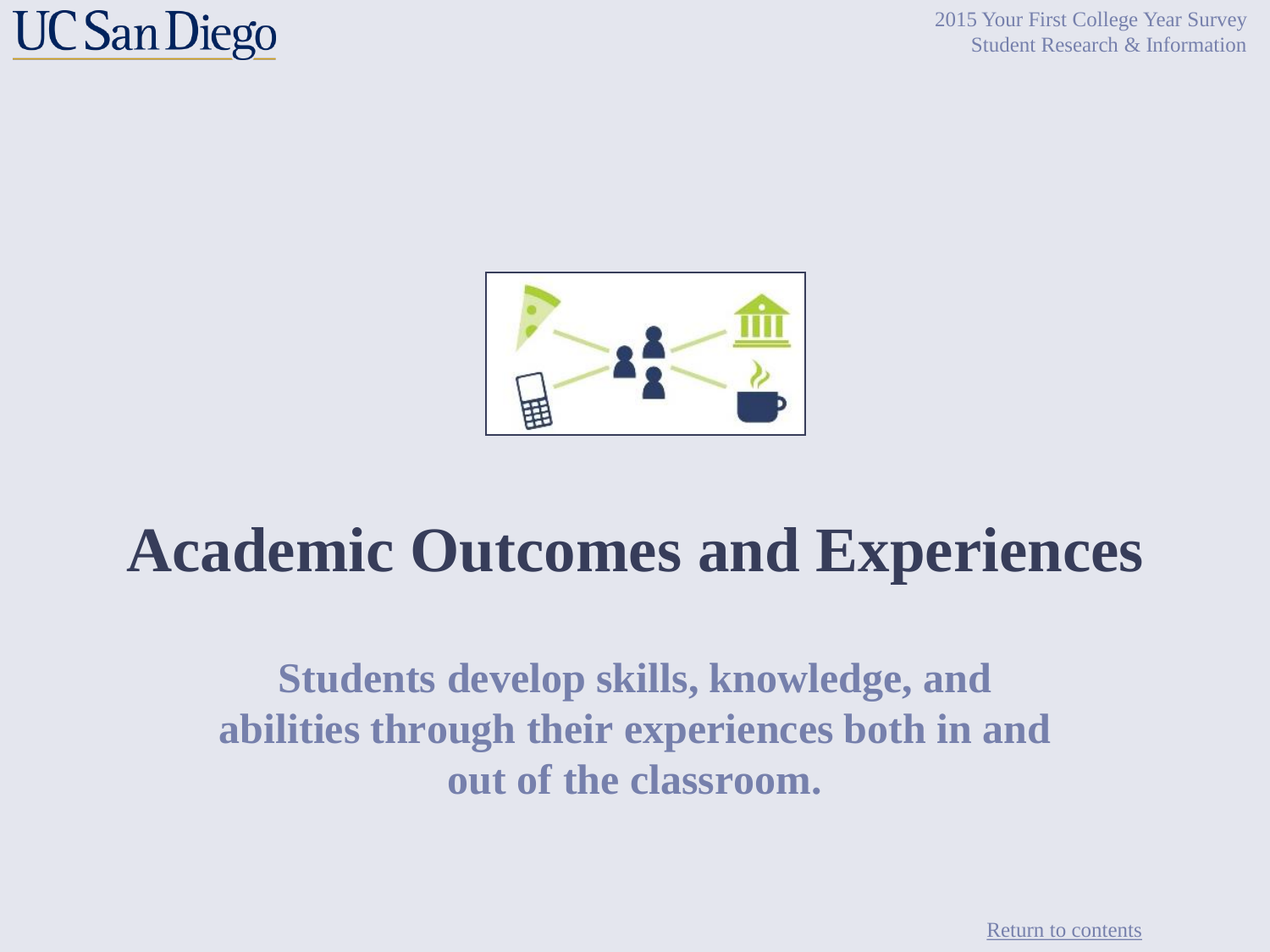

## **Habits of Mind**

*Habits of Mind* **is a unified measure of the behaviors and traits associated with academic success. These learning behaviors are seen as the foundation for lifelong learning.**





**■ UCSD ■ Public Universities**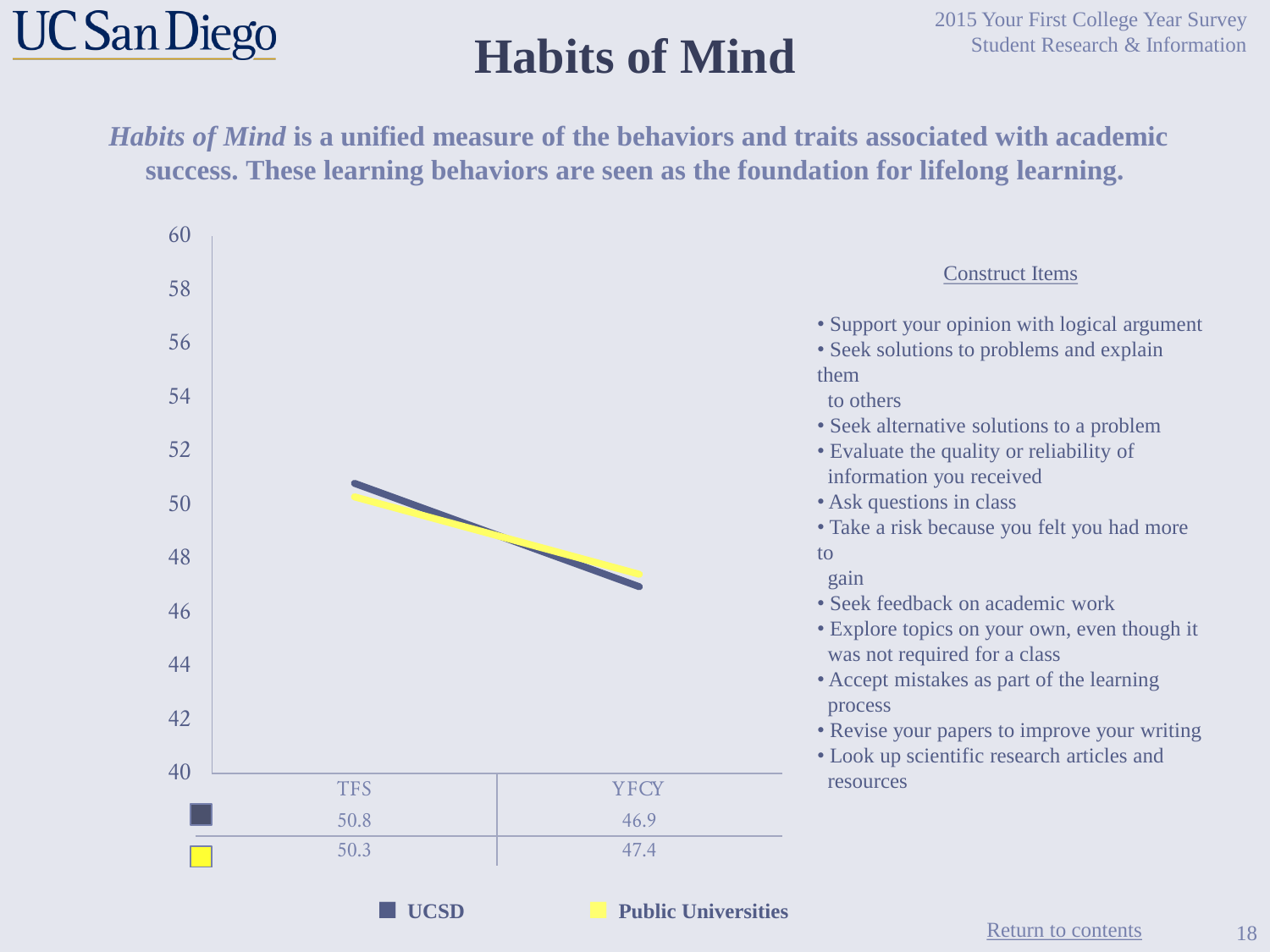

## **Academic Self-Concept**

**Self-awareness and confidence in academic environments help students learn by encouraging their intellectual inquiry.** *Academic Self-Concept* **is a unified measure of students' beliefs about their abilities and confidence in academic environments.**

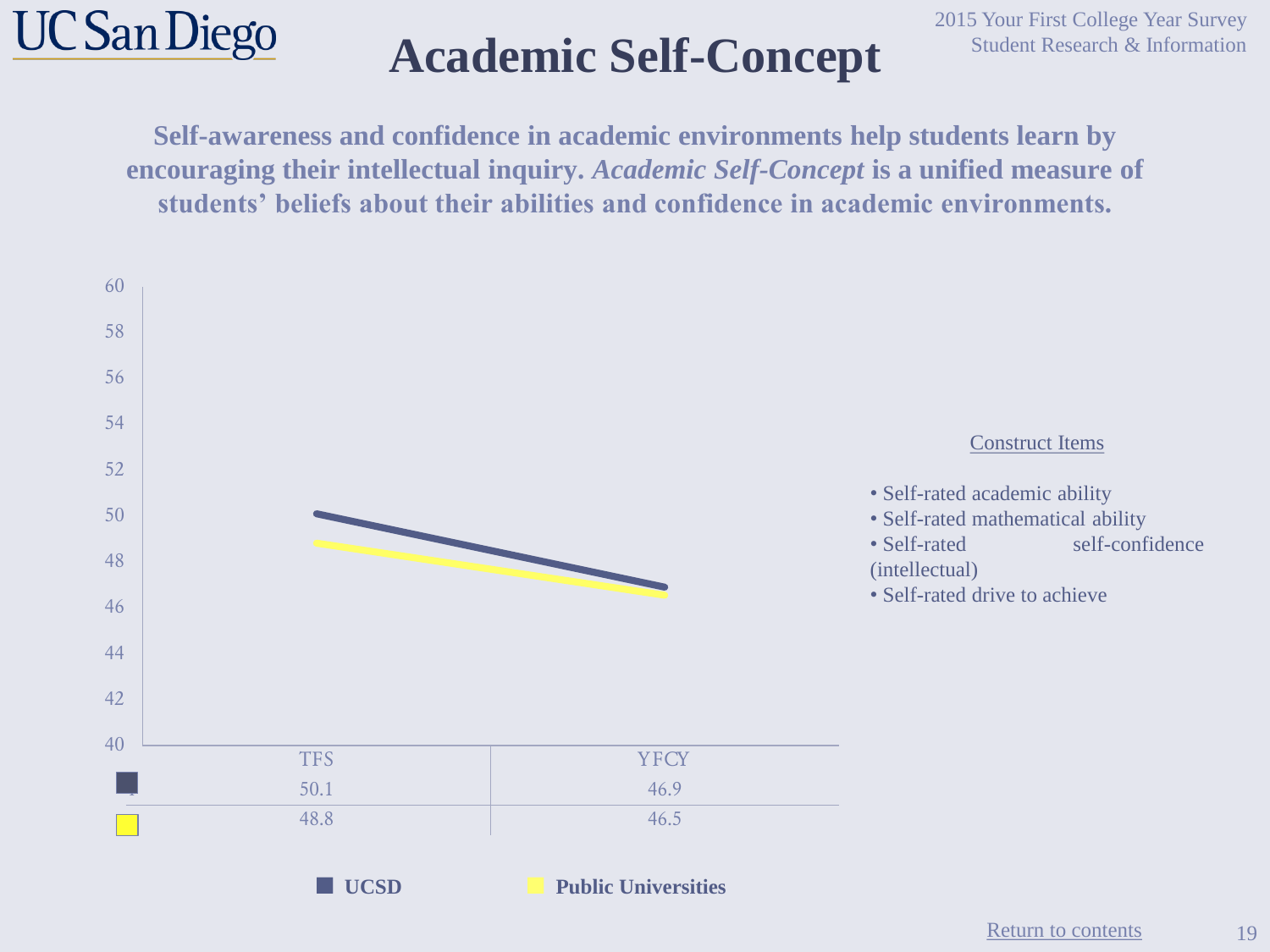

### **Pluralistic Orientation**

2015 Your First College Year Survey Student Research & Information

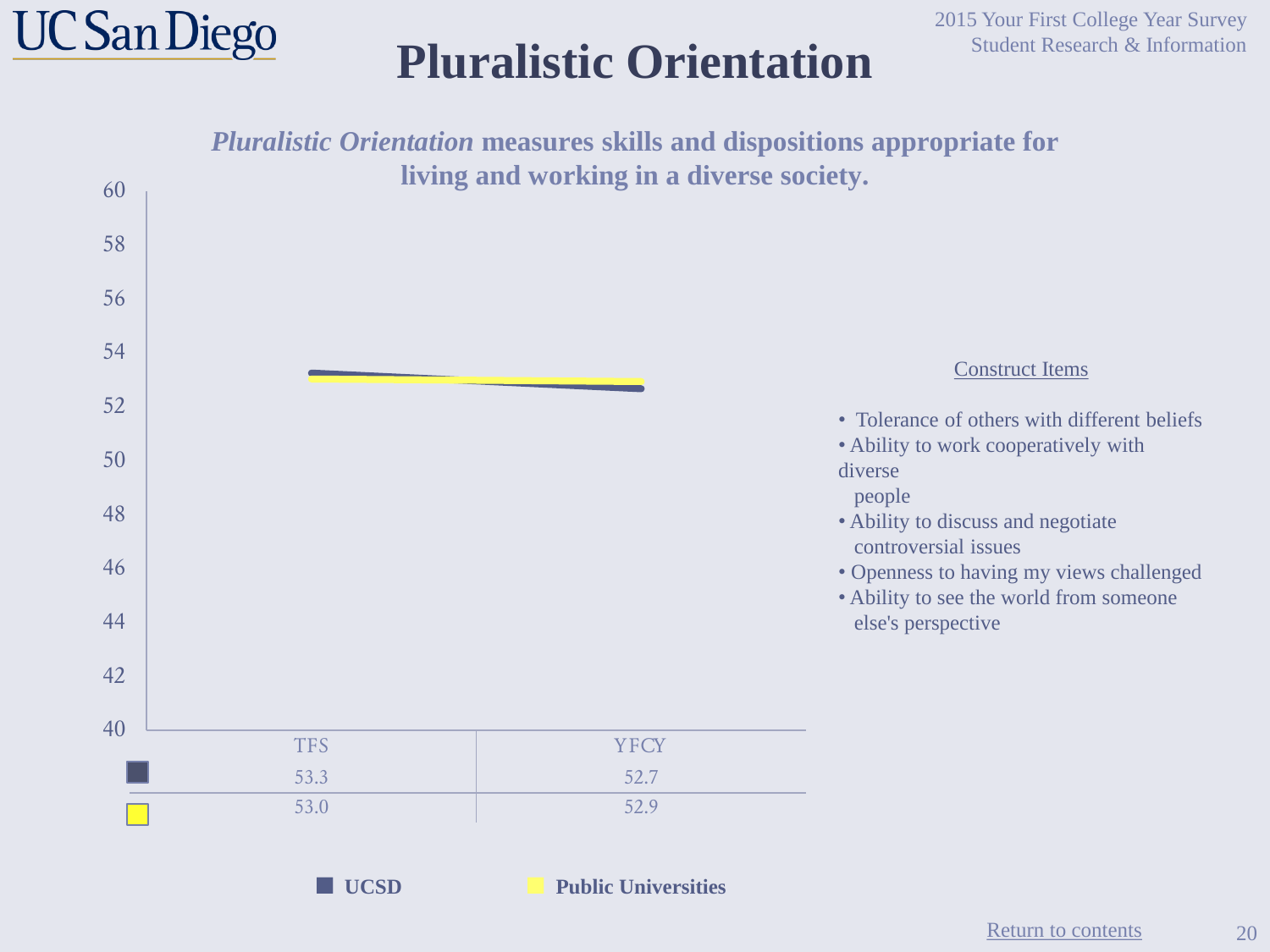

## **Faculty Interaction** Student Research & Information

*Faculty Interaction: Contact and Communication* **measures the amount and type of interactions students have with faculty that are appropriate for the first year of college, as well as satisfaction with these issues.**



21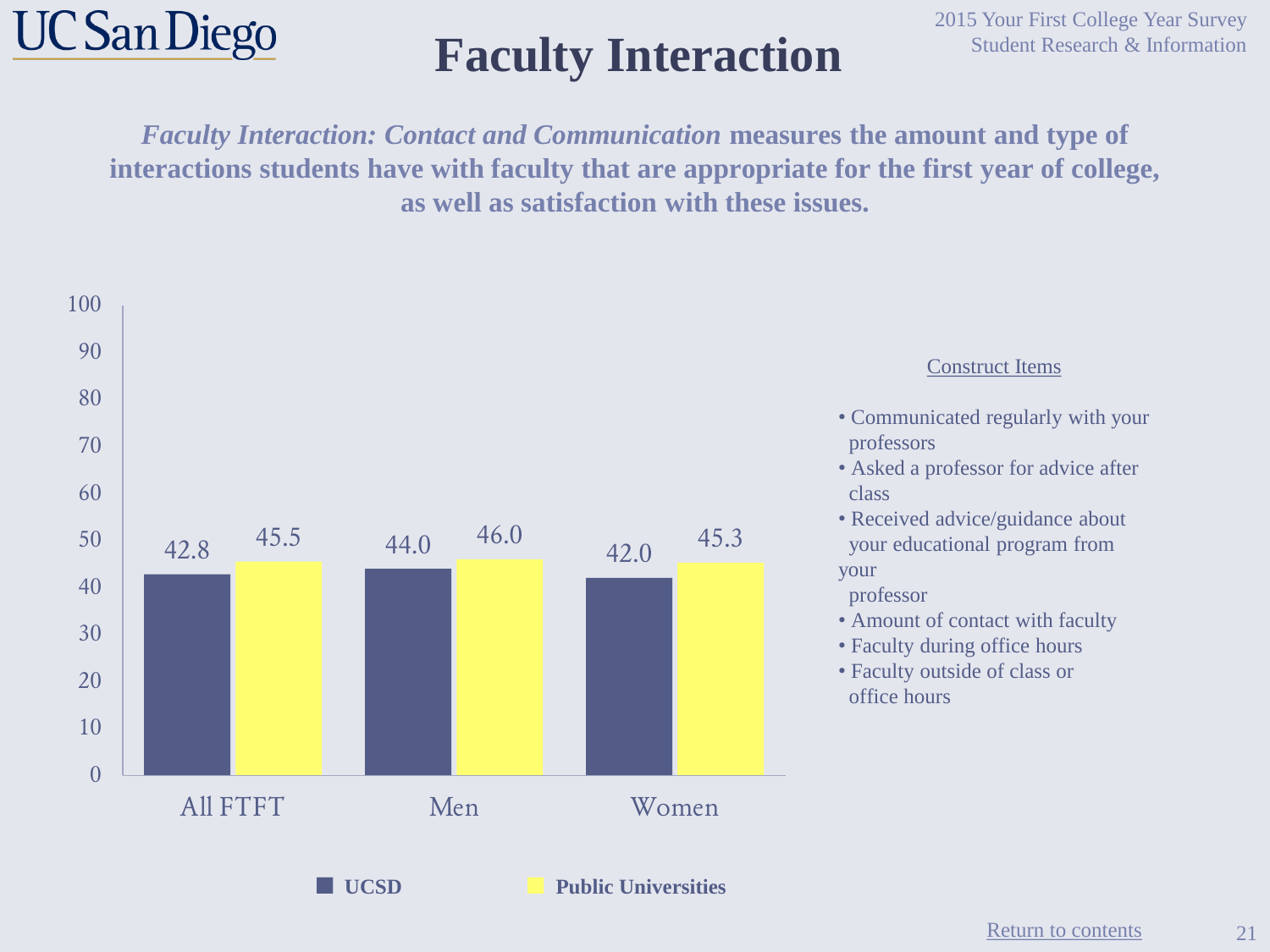

### Academic Disengagement Student Research & Information

2015 Your First College Year Survey

*Academic Disengagement* **measures the extent to which students engage in behaviors that are inconsistent with academic success.** 



22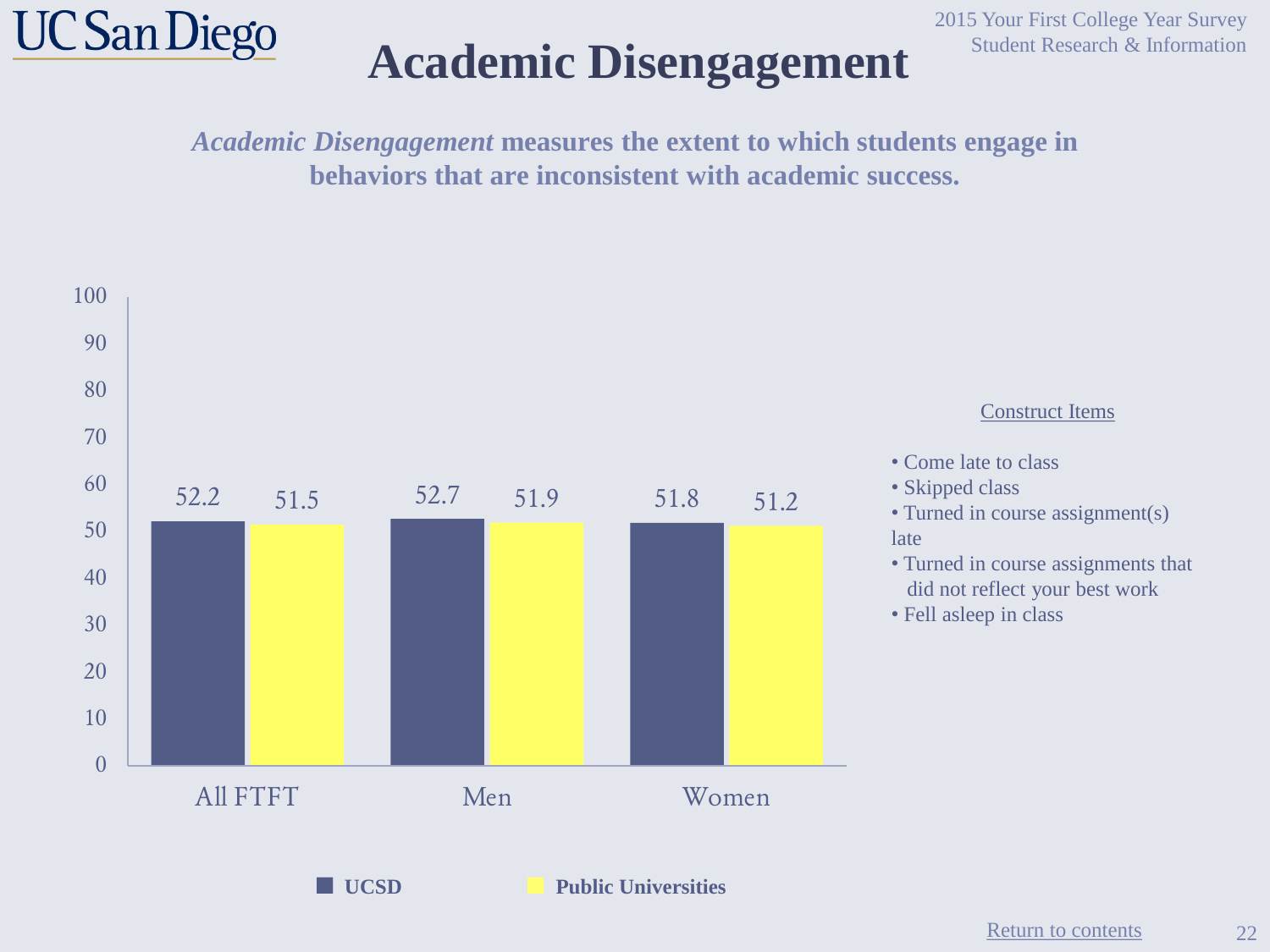

### **Academic Validation**

**Faculty interactions in the classroom can foster students' academic development. These items measure the extent to which students' view of faculty actions in class reflects concern for their academic success.**

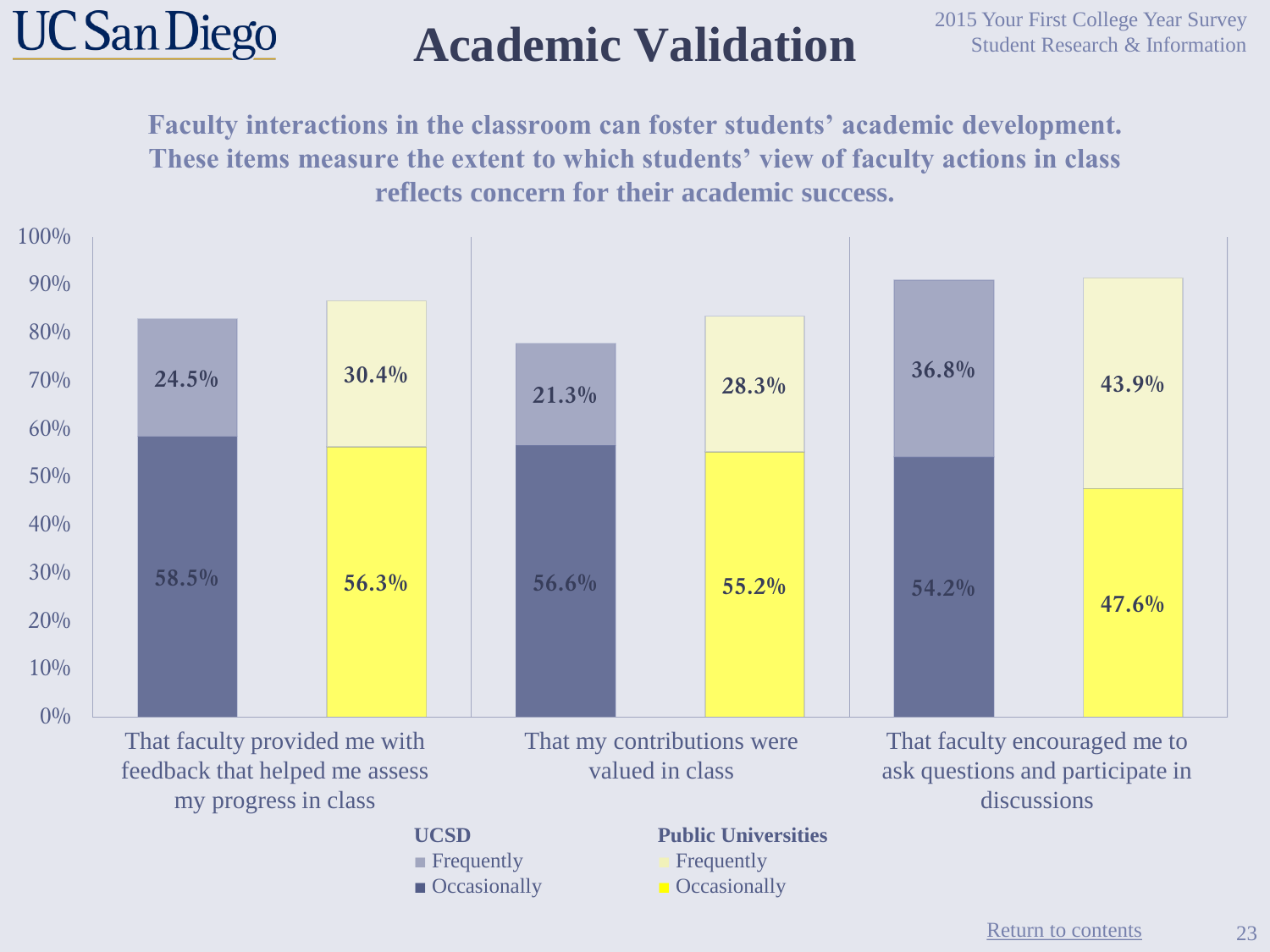

#### **General Interpersonal Validation**

2015 Your First College Year Survey Student Research & Information



[Return to contents](#page-2-0)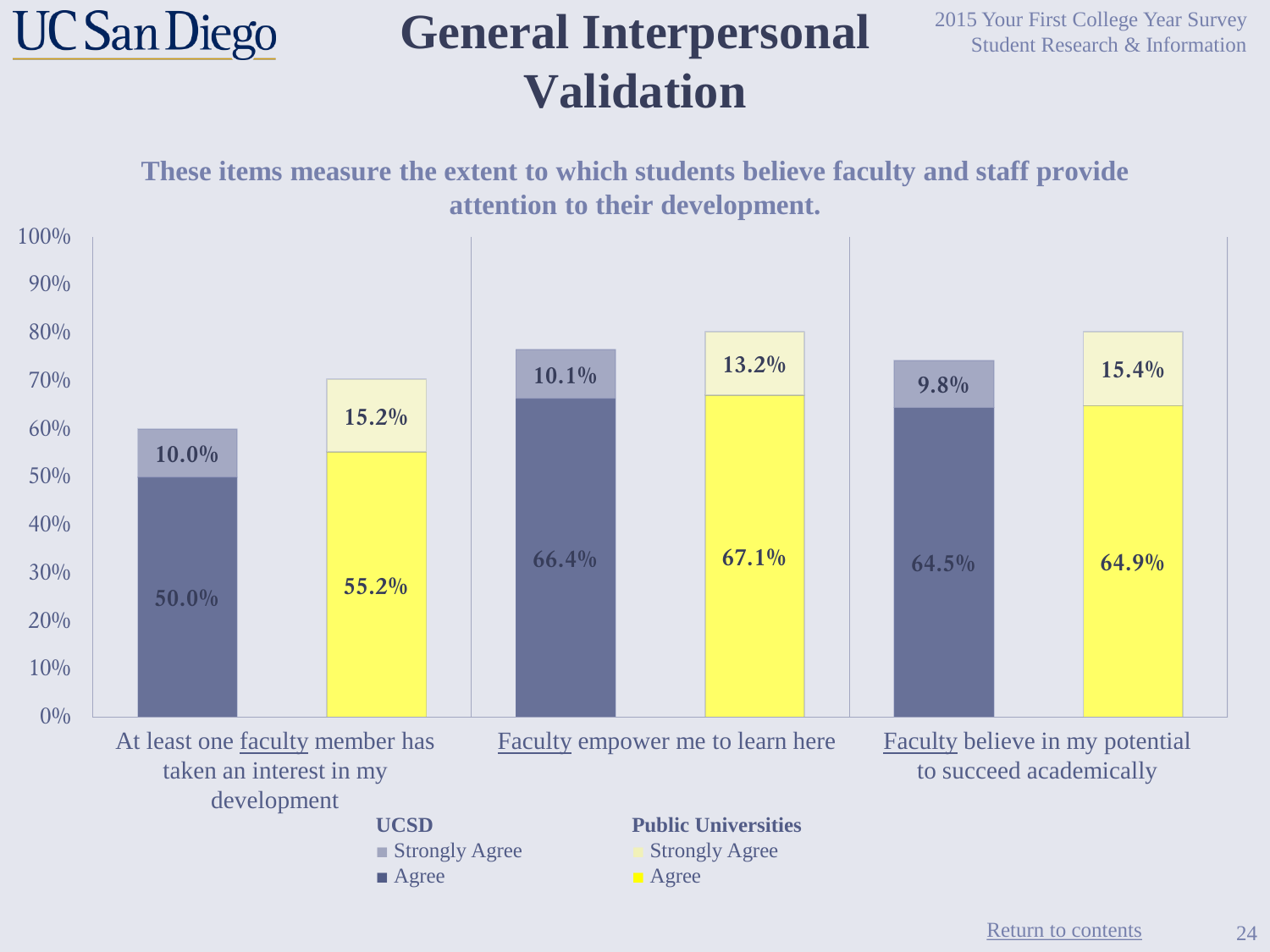![](_page_24_Picture_0.jpeg)

#### **General Interpersonal Validation**

2015 Your First College Year Survey Student Research & Information

![](_page_24_Figure_3.jpeg)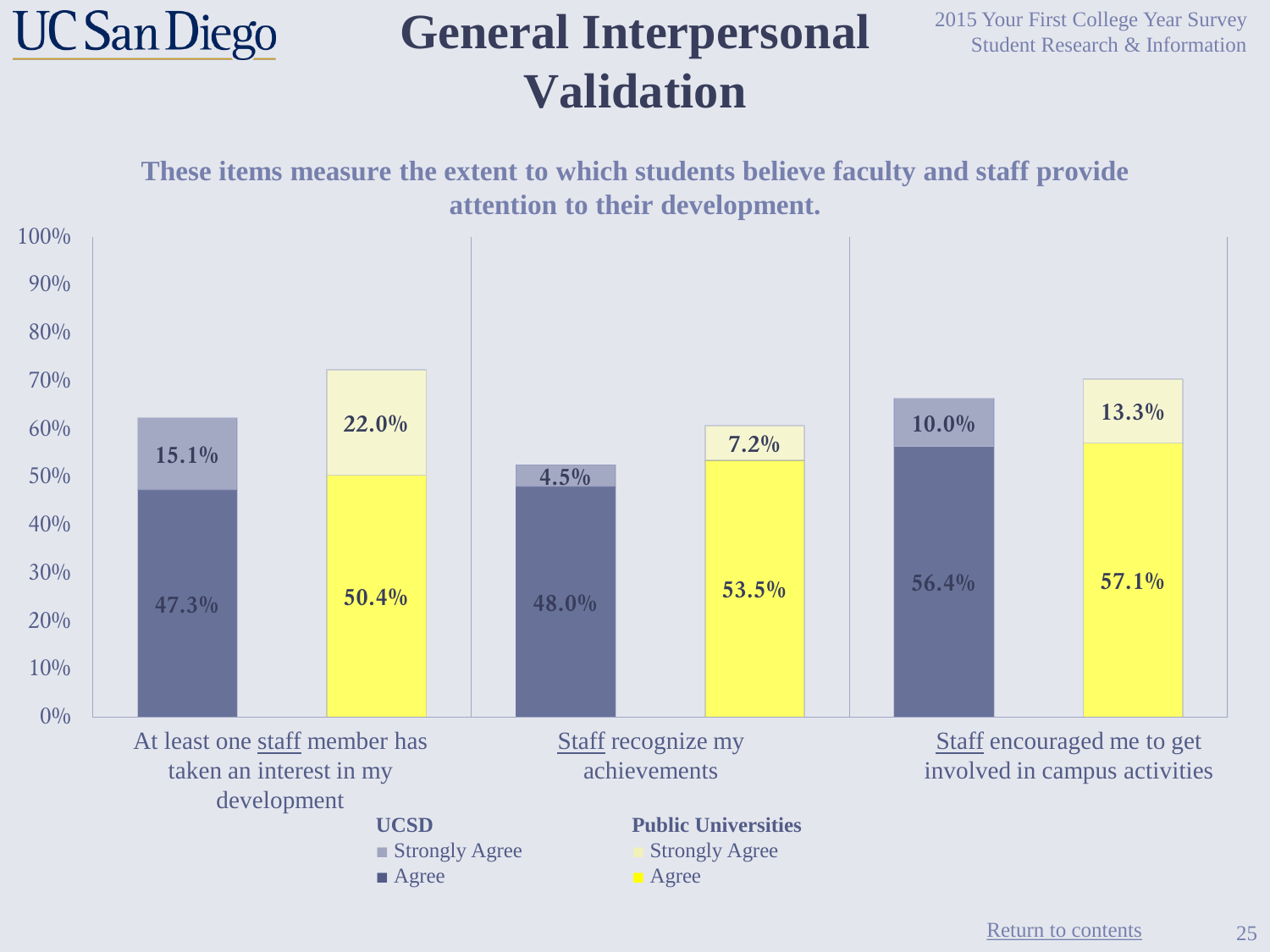![](_page_25_Picture_0.jpeg)

#### **Academic Outcomes**

**These items illustrate students' views of their academic skills and abilities.**

![](_page_25_Figure_4.jpeg)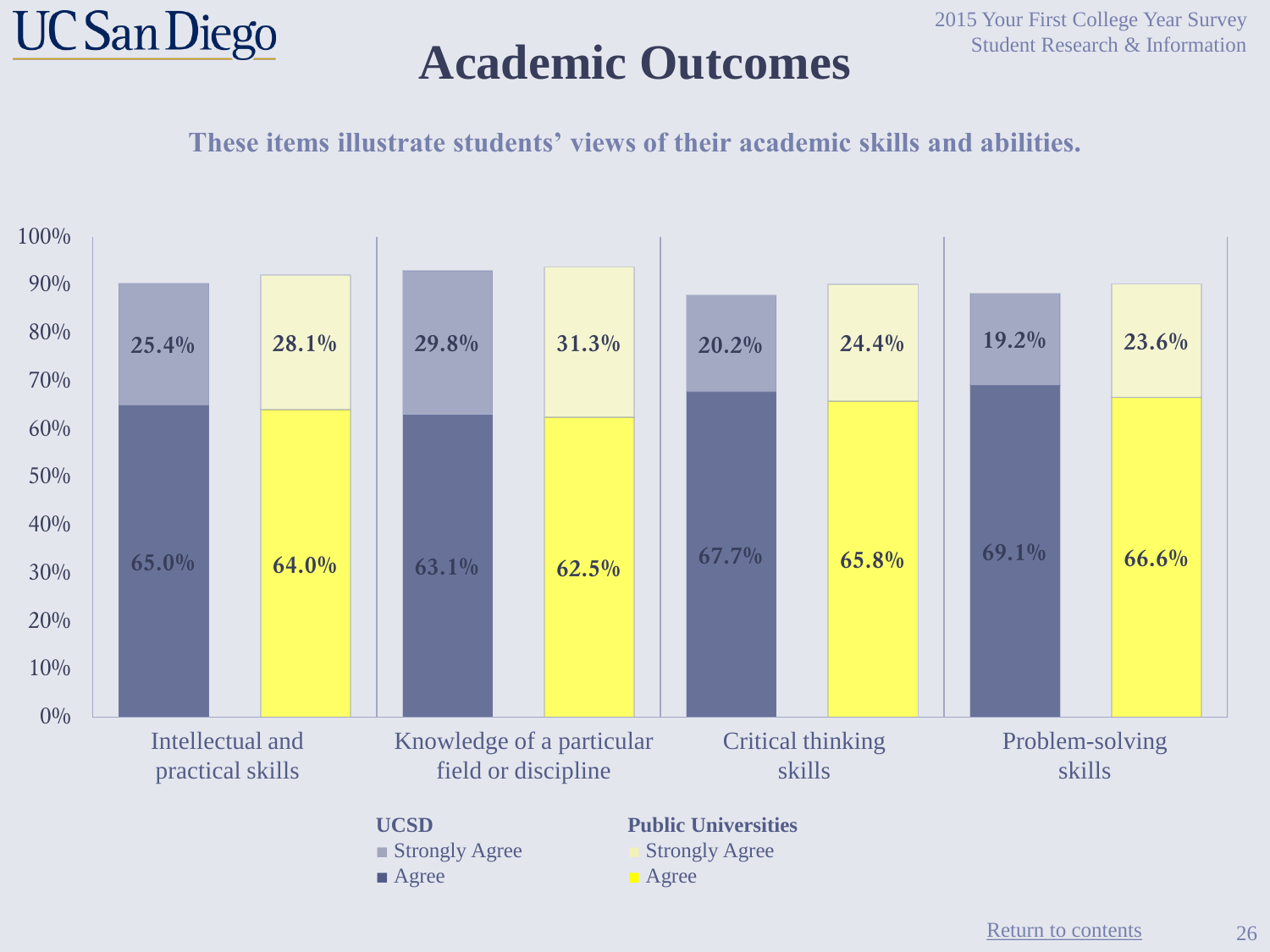![](_page_26_Picture_0.jpeg)

### **Academic Outcomes**

#### **These items illustrate important academic experiences and how students compare to their peers.**

![](_page_26_Figure_4.jpeg)

#### That your courses inspired you to think in new ways

**UCSD**

- **■** Frequently
- Occasionally

**Public Universities ■** Frequently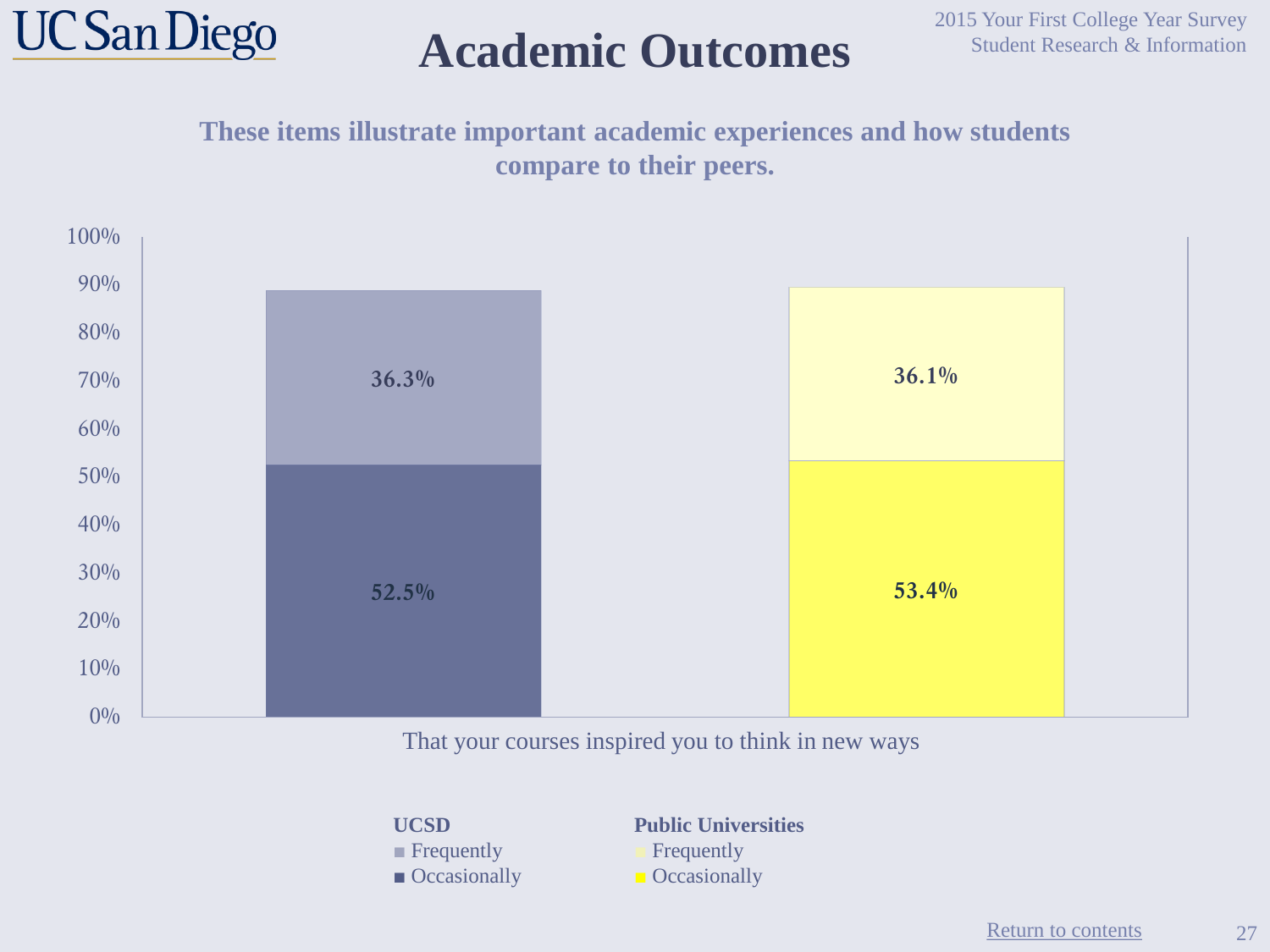#### **UC San Diego Academic Enhancement Experiences**

2015 Your First College Year Survey Student Research & Information

**Opportunities to apply learning inside and outside the classroom deepen students' academic involvement, allowing them to make meaningful intellectual connections and communicate their knowledge to others.**

![](_page_27_Figure_3.jpeg)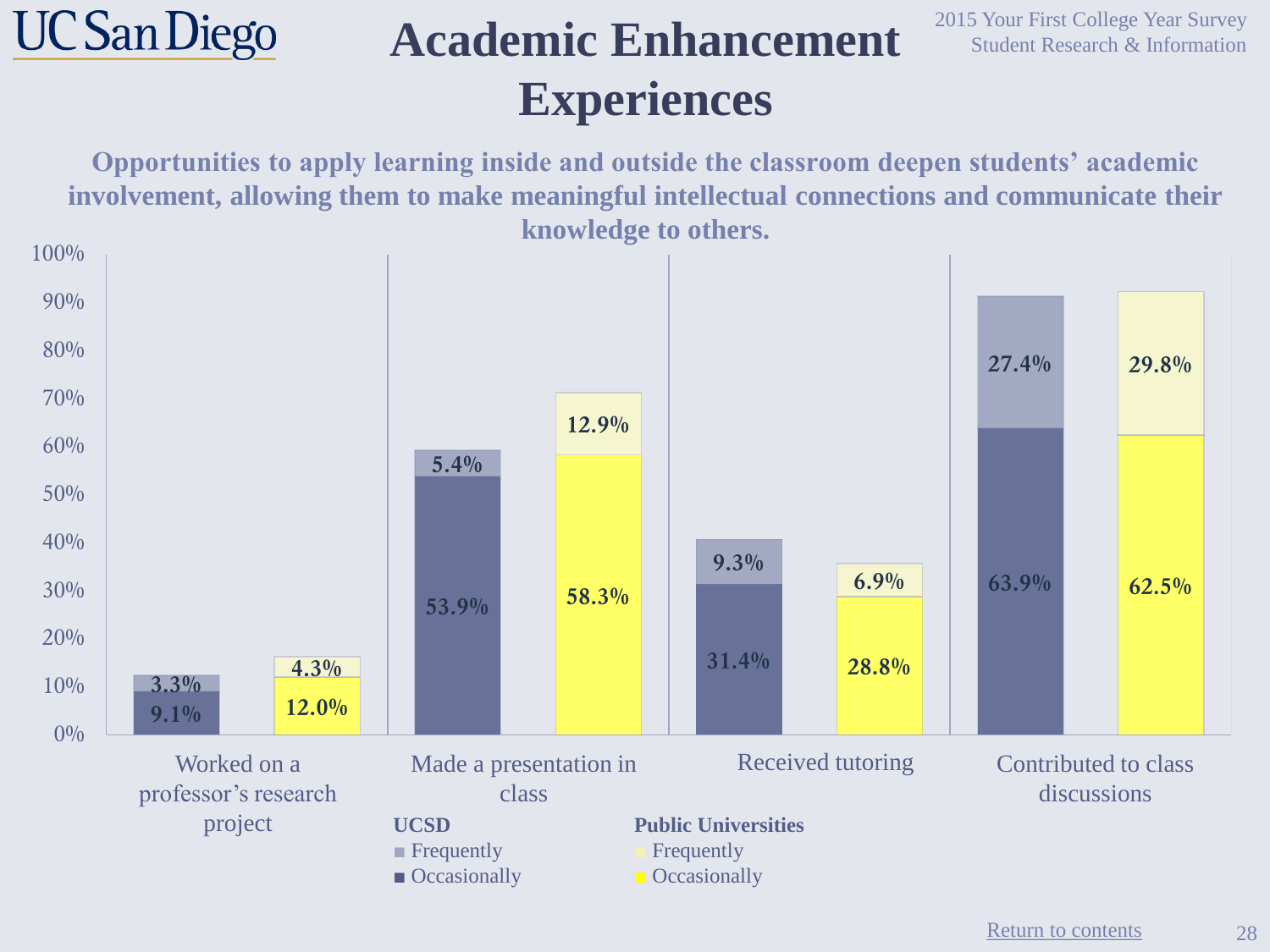#### **UC San Diego Active and Collaborative Learning**

2015 Your First College Year Survey Student Research & Information

![](_page_28_Figure_2.jpeg)

[Return to contents](#page-2-0)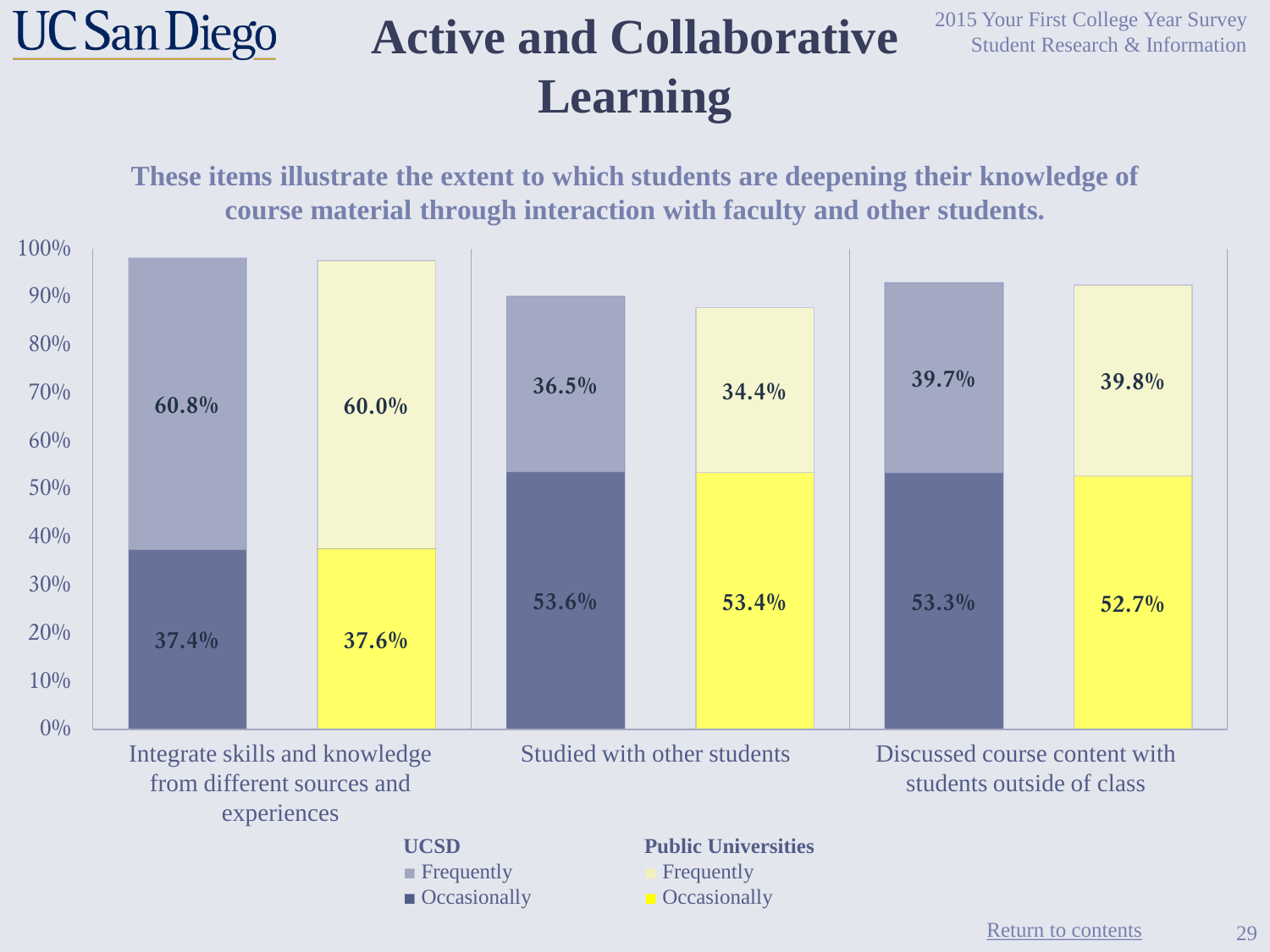#### **UC San Diego Active and Collaborative Learning**

2015 Your First College Year Survey Student Research & Information

**These items illustrate the extent to which students are deepening their knowledge of course material through interaction with faculty and other students. 57.8% 61.4% 60.9% 62.0% 12.3% 17.3% 12.8% 14.9%**  $0\%$  $10\%$ 20% 30% 40% 50% 60% 70% 80% 90% 100% Worked with classmates on group projects: During class Worked with classmates on group projects: Outside of class

> **UCSD ■** Frequently ■ Occasionally

#### **Public Universities**

**Frequently**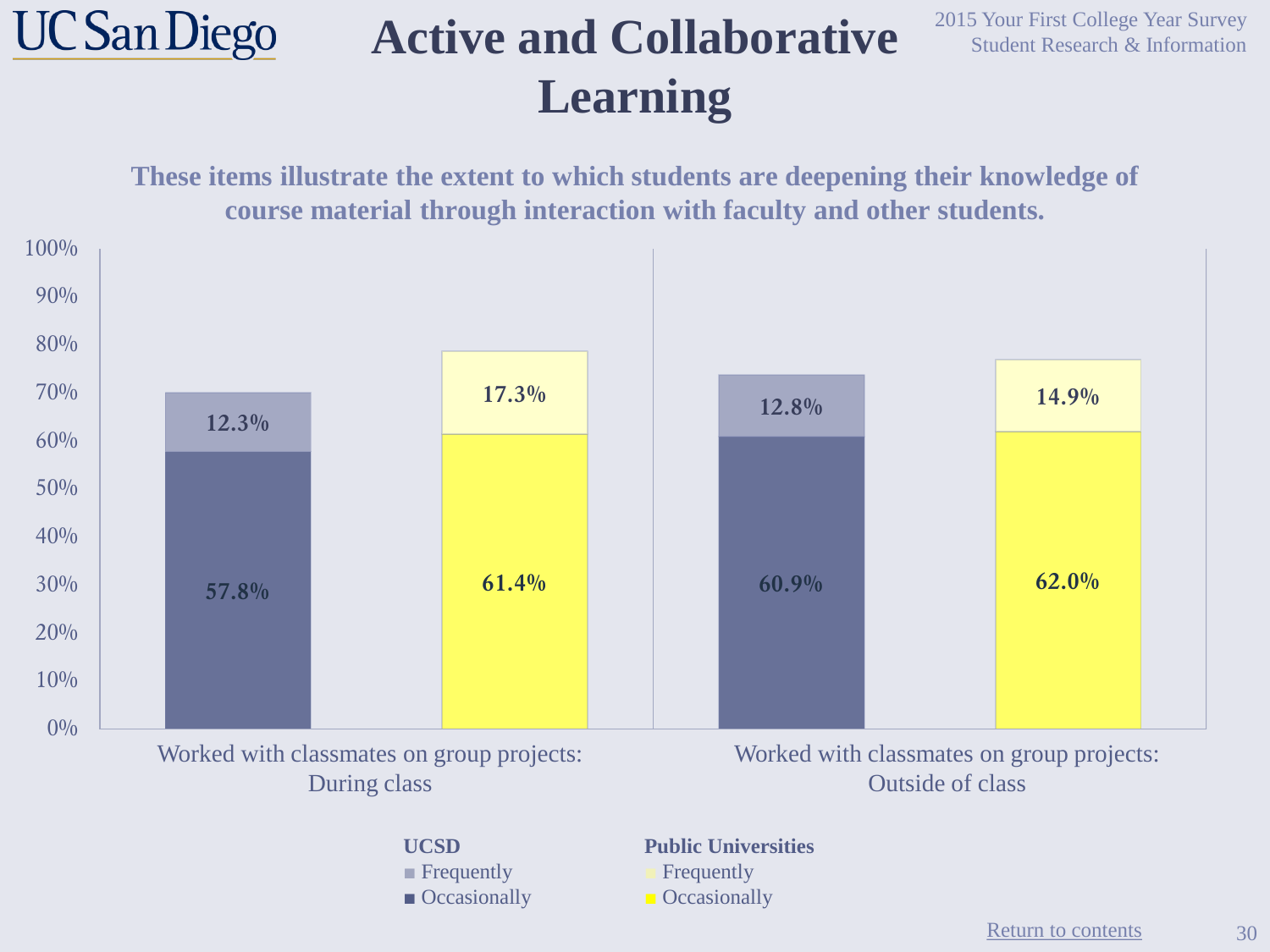2015 Your First College Year Survey Student Research & Information

### **UC San Diego**

![](_page_30_Picture_2.jpeg)

# **Co-Curricular Experiences**

**Co-curricular experiences provide opportunities for students to grow intellectually, interpersonally, and emotionally.**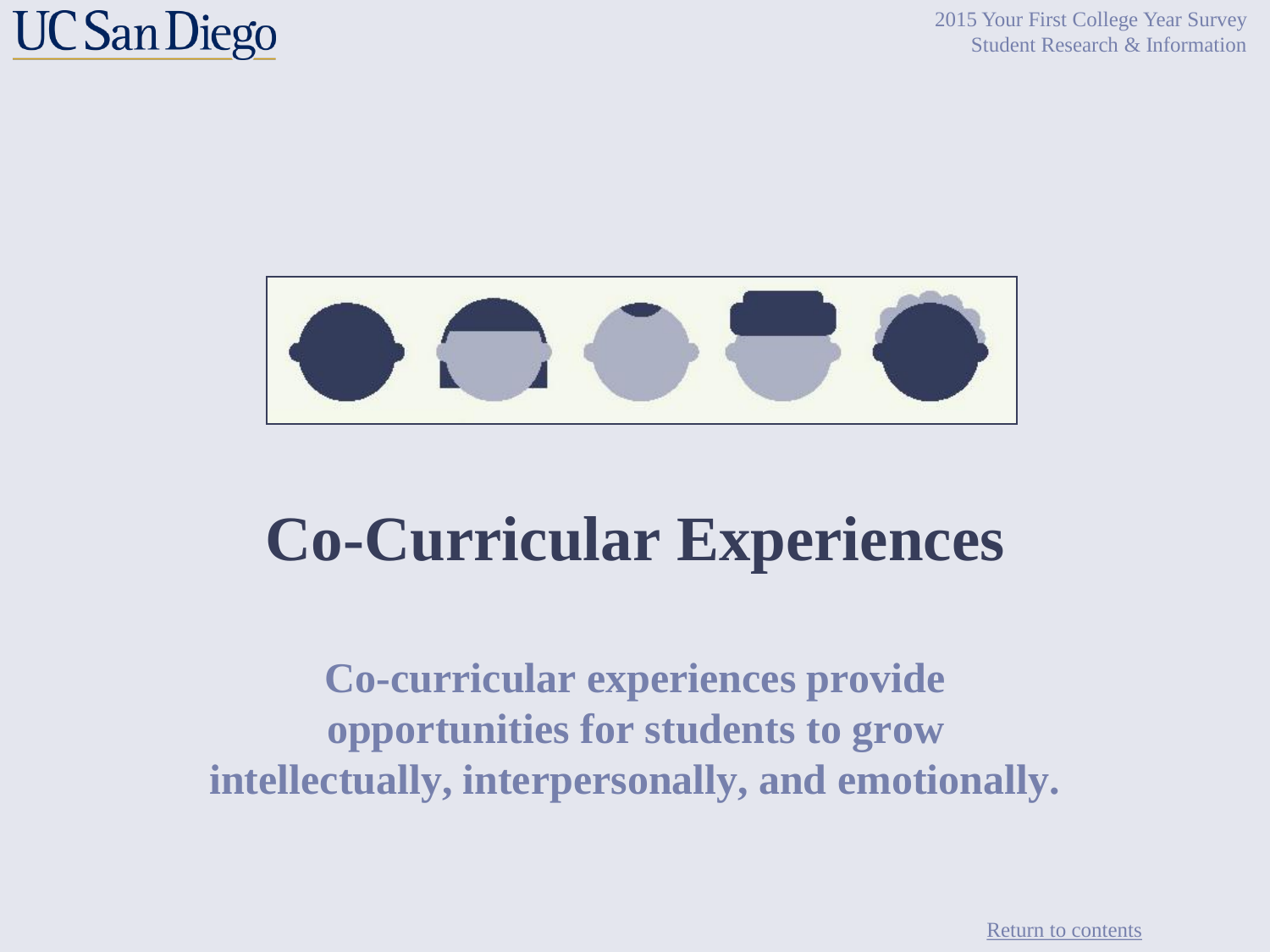![](_page_31_Picture_0.jpeg)

## **Social Agency**

**Activities and beliefs equip and empower students to create a world that is equitable, just, democratic and sustainable.** *Social Agency* **measures the extent to which students value political and social involvement as a personal goal.**

![](_page_31_Figure_4.jpeg)

32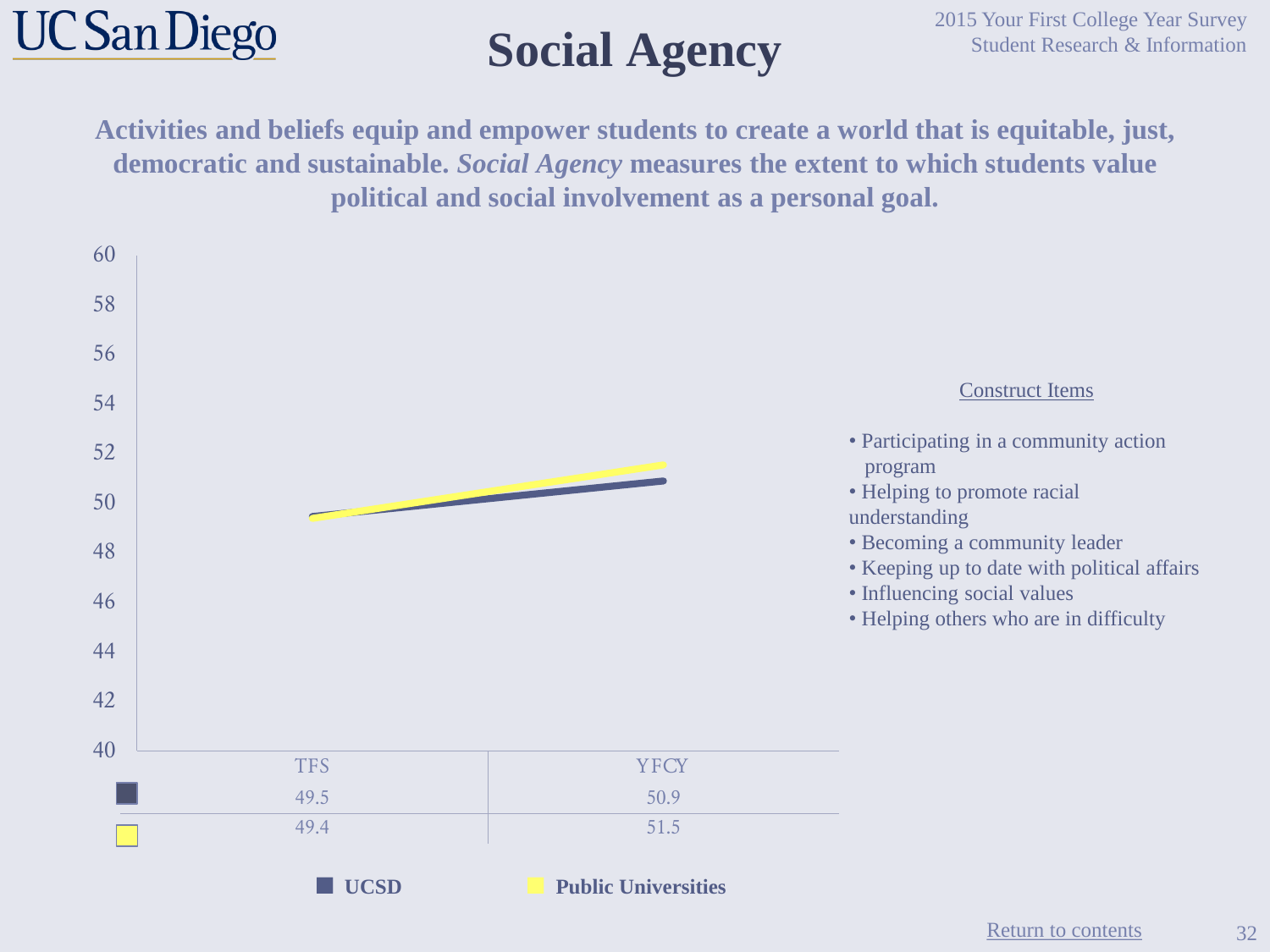![](_page_32_Picture_0.jpeg)

# Civic Engagement Student Research & Information

**Engaged citizens are a critical element in the functioning of our democratic society.**  *Civic Engagement* **measures the extent to which students are motivated and involved in civic, electoral, and political activities.**

![](_page_32_Figure_4.jpeg)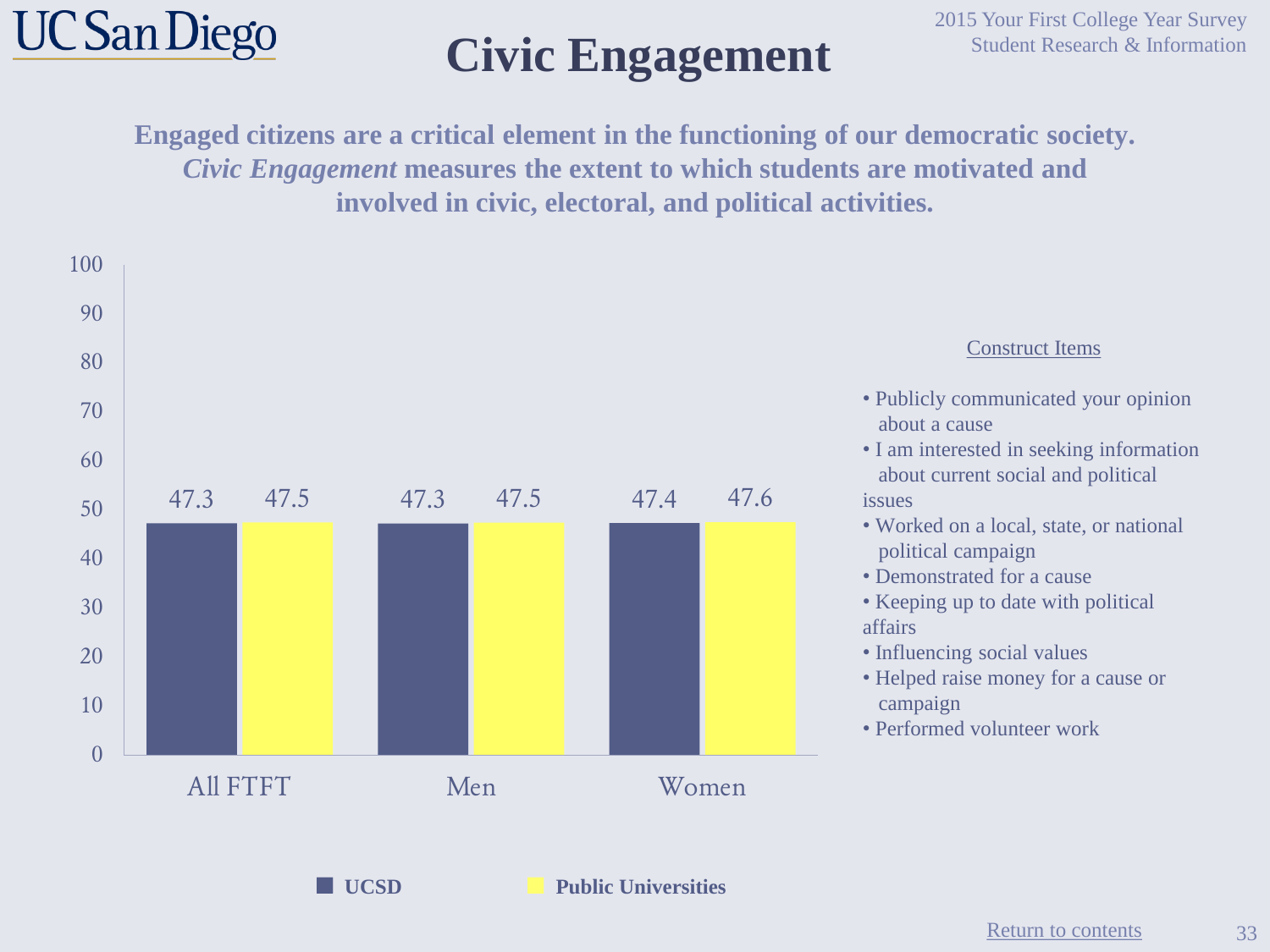![](_page_33_Picture_0.jpeg)

#### Civic Awareness Student Research & Information

**The ability to evaluate, question, and develop solutions affecting their local and global communities is an important skill.** *Civic Awareness* **measures students' understanding of the issues facing their community, nation, and the world.**

![](_page_33_Figure_4.jpeg)

34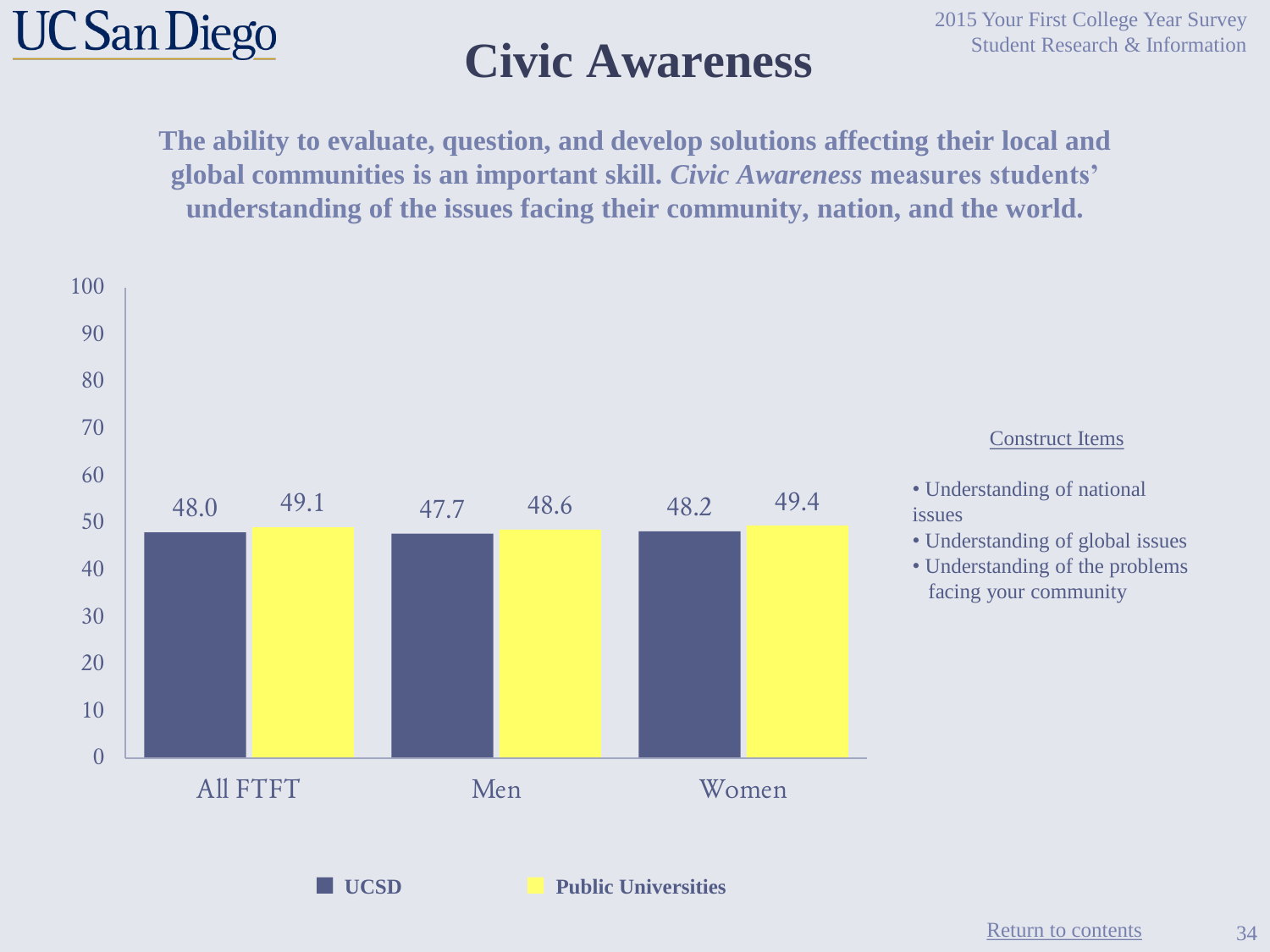![](_page_34_Picture_0.jpeg)

100

### **Positive Cross-Racial** <sup>2015 Your First College Year Survey</sup> Student Research & Information **Interaction**

**Contact with diverse students allows students to gain valuable insights about themselves and others.** *Positive Cross-Racial Interaction* **is a unified measure of students' level of positive interaction with diverse peers.**

![](_page_34_Figure_4.jpeg)

35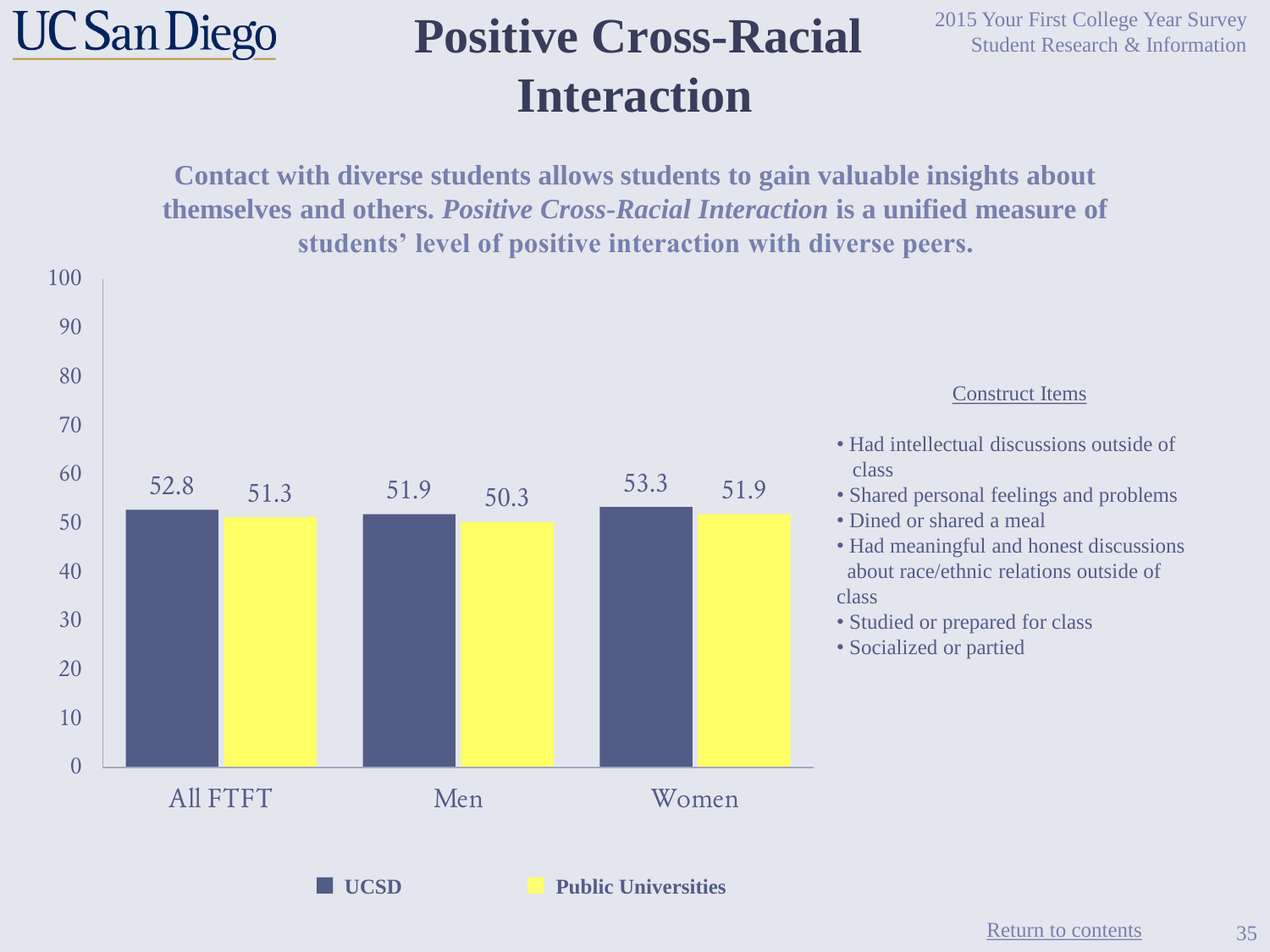![](_page_35_Picture_0.jpeg)

#### **Negative Cross-Racial Student Research & Information Interaction**

2015 Your First College Year Survey

**Contact with diverse students allows students to gain valuable insights about themselves and others.** *Negative Cross-Racial Interaction* **is a unified measure of students' level of negative interaction with diverse peers.**

![](_page_35_Figure_4.jpeg)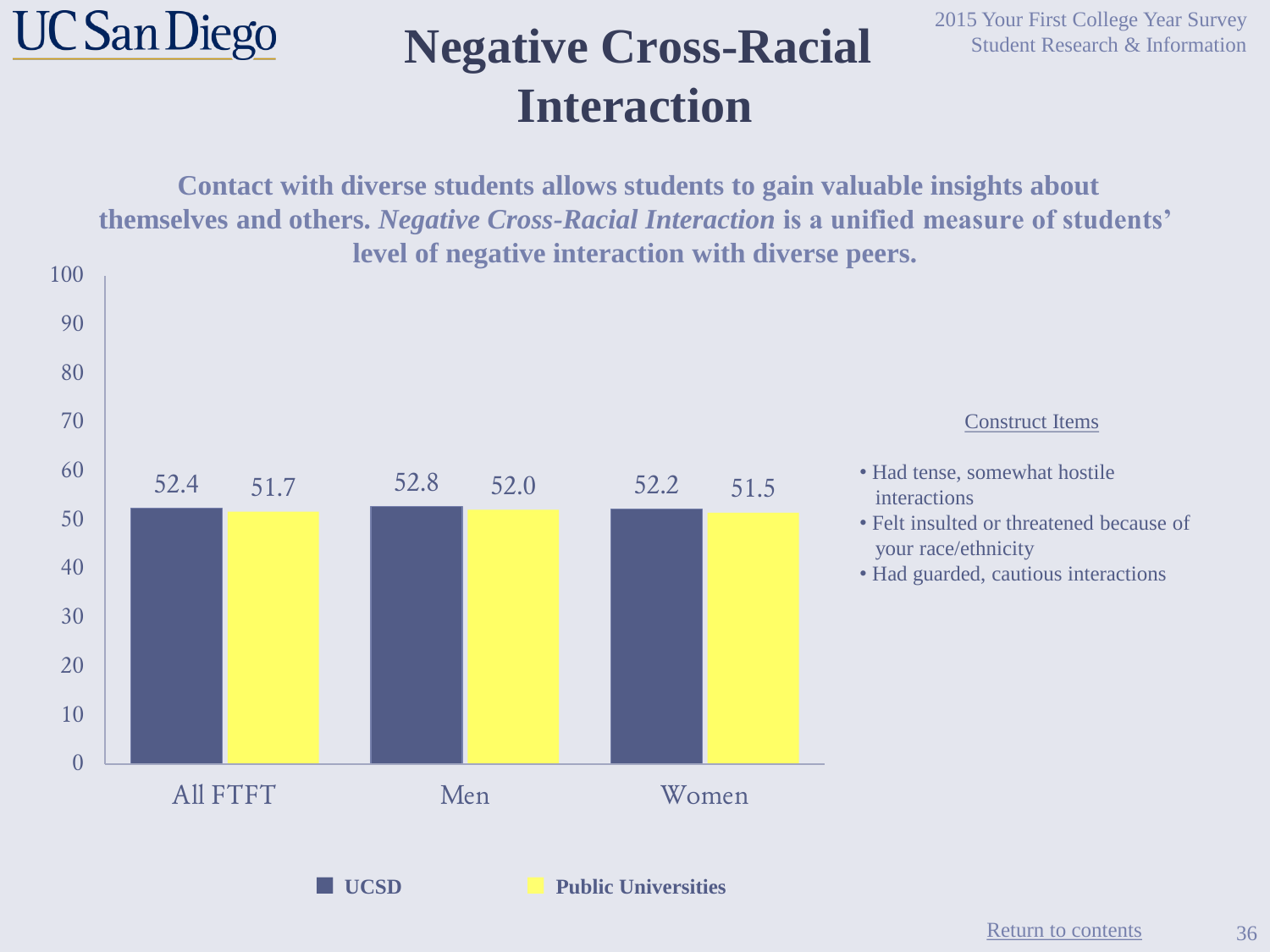![](_page_36_Picture_0.jpeg)

### **Campus Climate and Diversity**

2015 Your First College Year Survey Student Research & Information

**A diverse and inclusive campus environment strengthens students' learning experience and prepares them to participate in an increasingly diverse society.** 

![](_page_36_Figure_4.jpeg)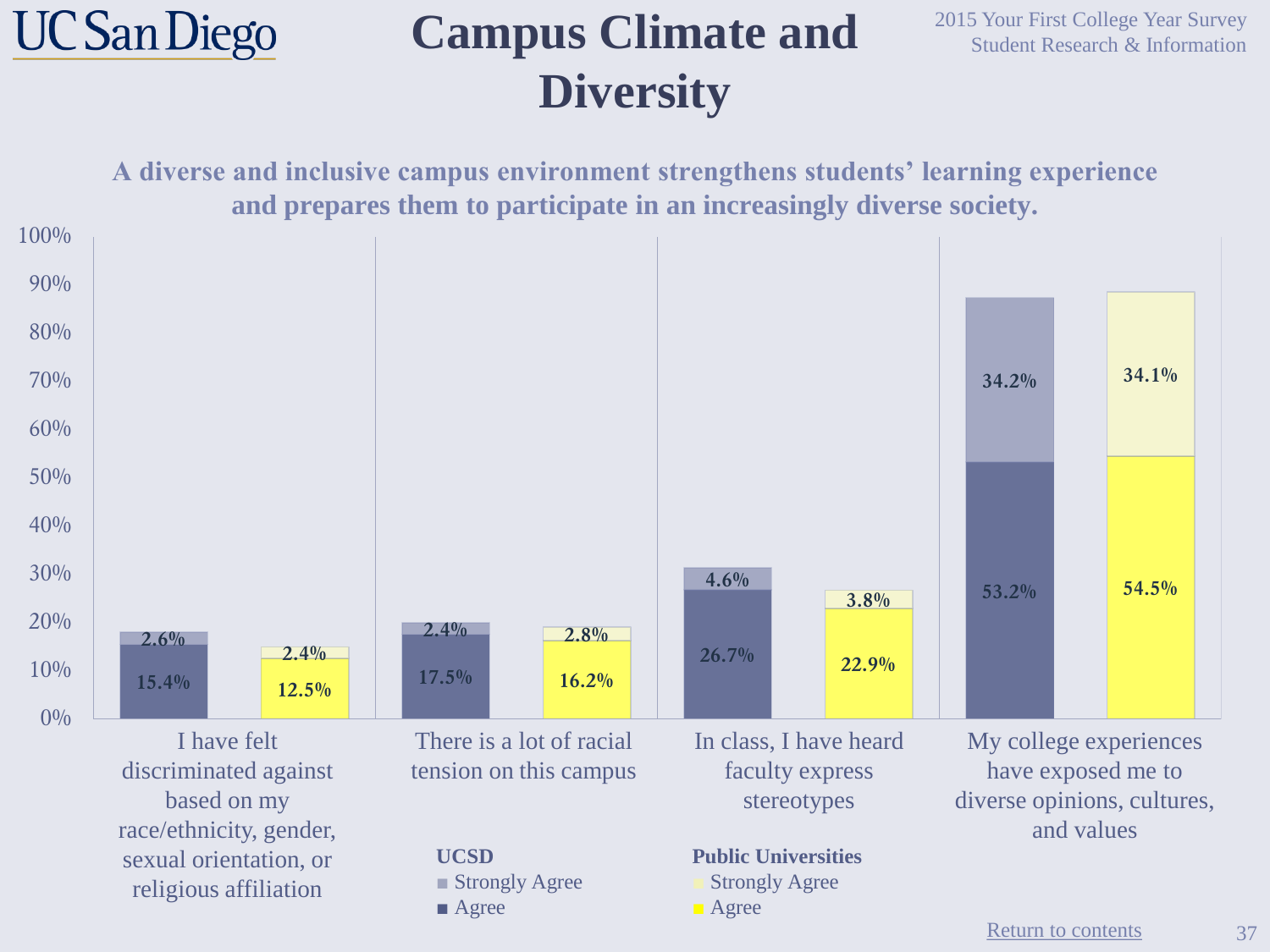![](_page_37_Picture_0.jpeg)

### **Satisfaction with Campus Diversity**

2015 Your First College Year Survey Student Research & Information

**A diverse campus – including students, faculty, and ideas – has a powerful impact on the student experience. These items gauge students' satisfaction with the diversity of faculty, student body, and beliefs.** 

![](_page_37_Figure_4.jpeg)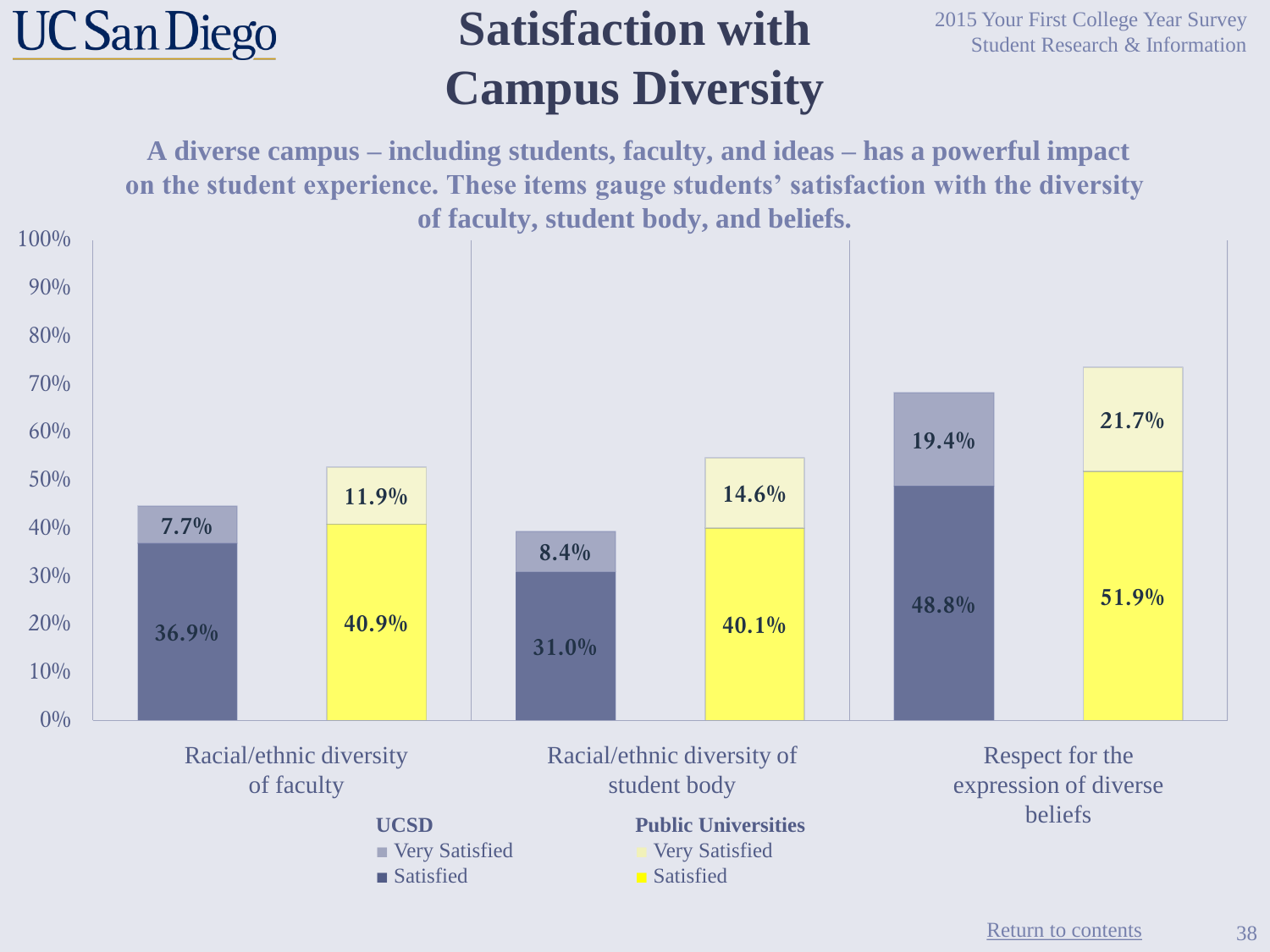![](_page_38_Picture_0.jpeg)

![](_page_38_Figure_3.jpeg)

**UCSD ■** Frequently ■ Occasionally **Public Universities**

**■** Frequently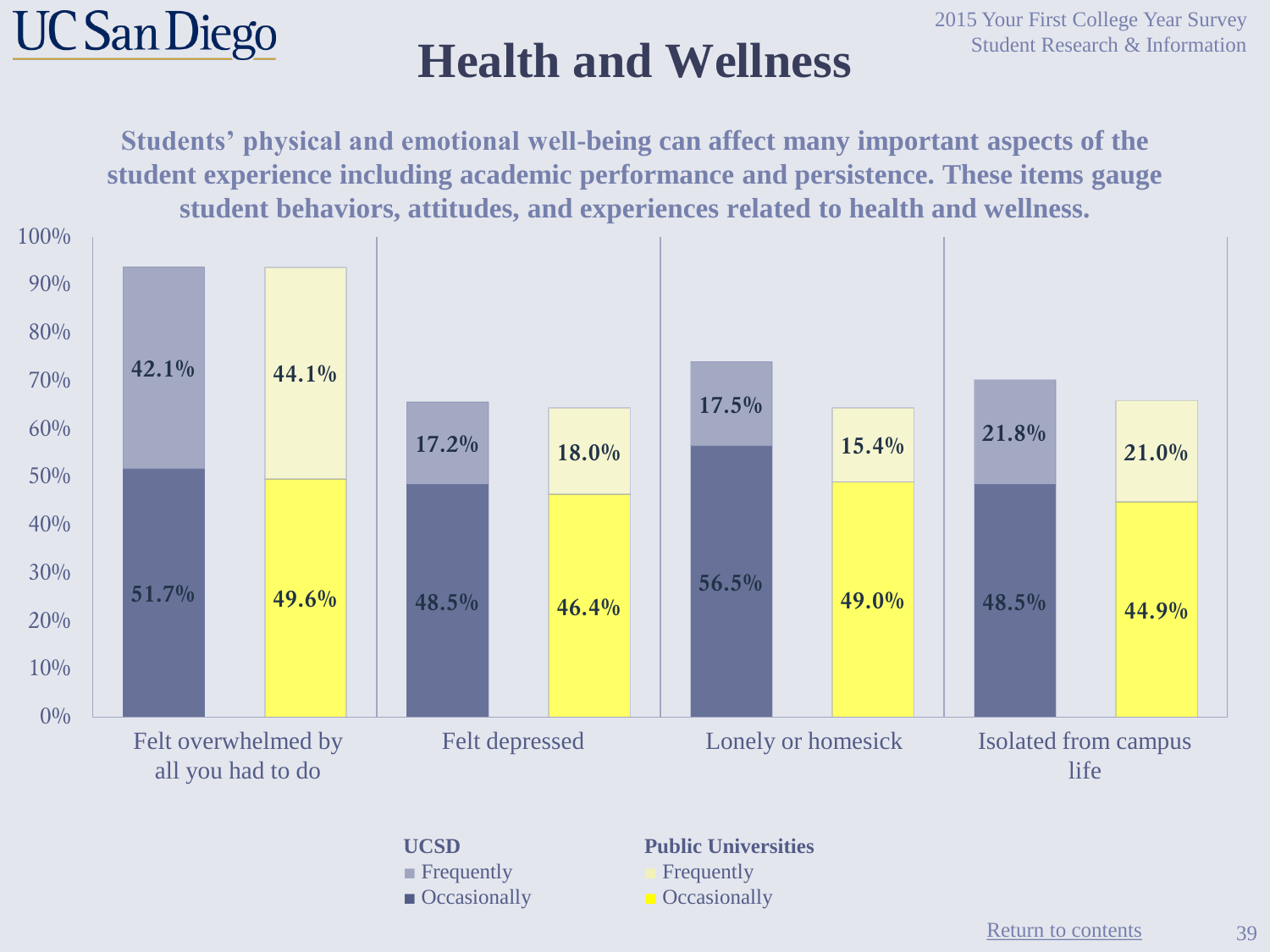![](_page_39_Picture_0.jpeg)

![](_page_39_Figure_3.jpeg)

**UCSD ■** Frequently ■ Occasionally

**Public Universities**

**■** Frequently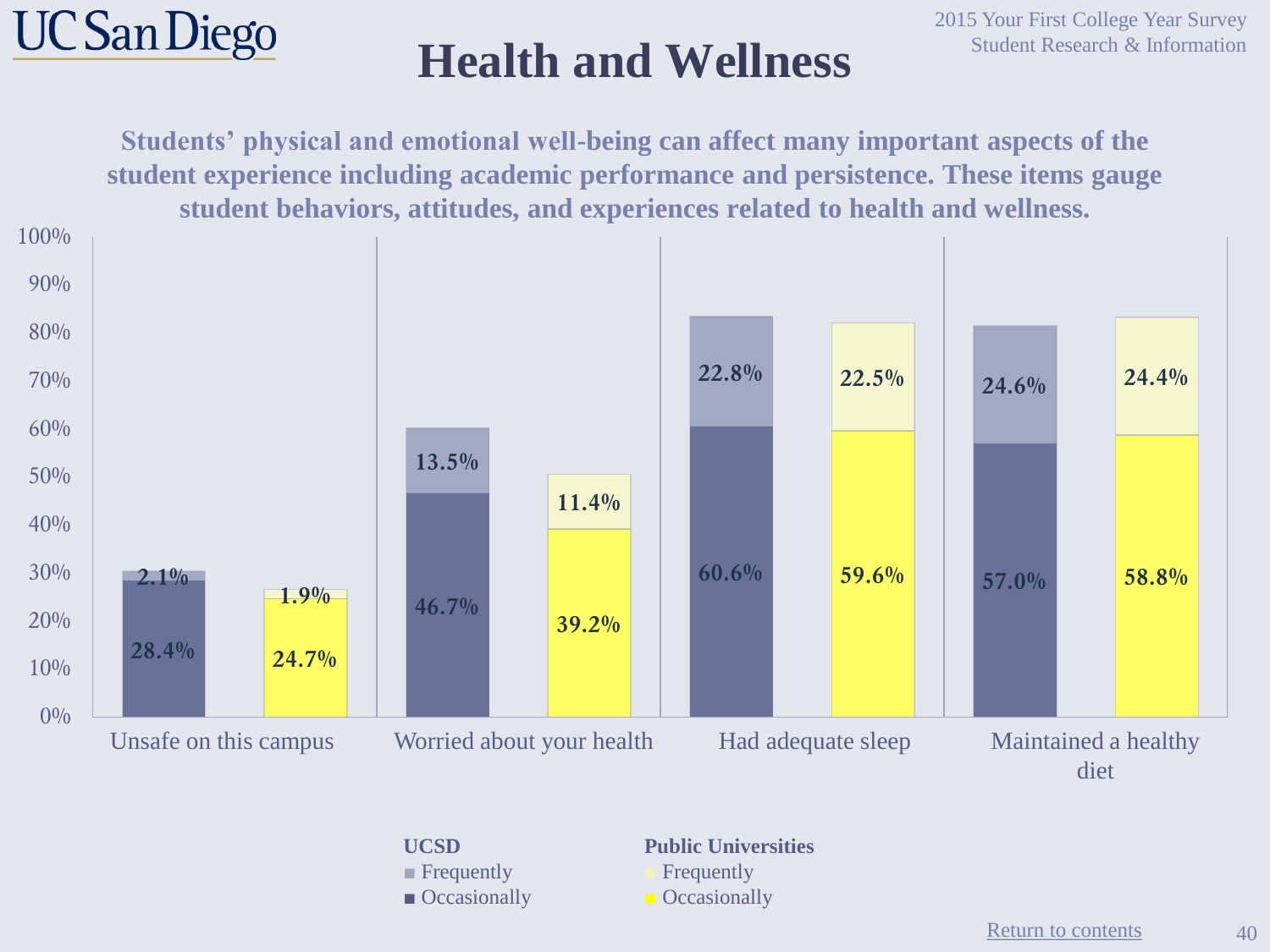![](_page_40_Picture_0.jpeg)

![](_page_40_Figure_3.jpeg)

■ Occasionally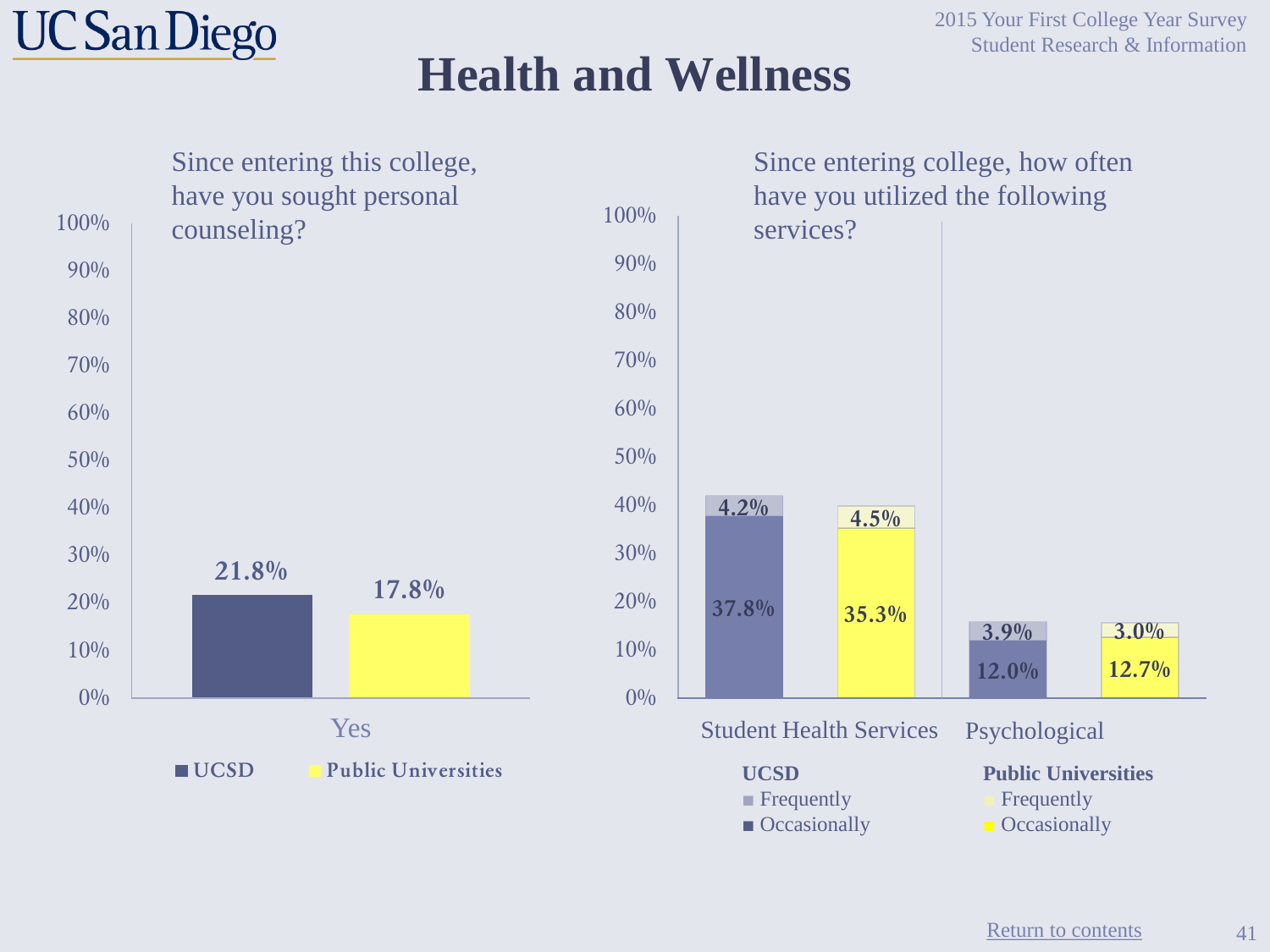![](_page_41_Picture_0.jpeg)

2015 Your First College Year Survey Student Research & Information

Since entering this college, how often have you drank:

![](_page_41_Figure_4.jpeg)

42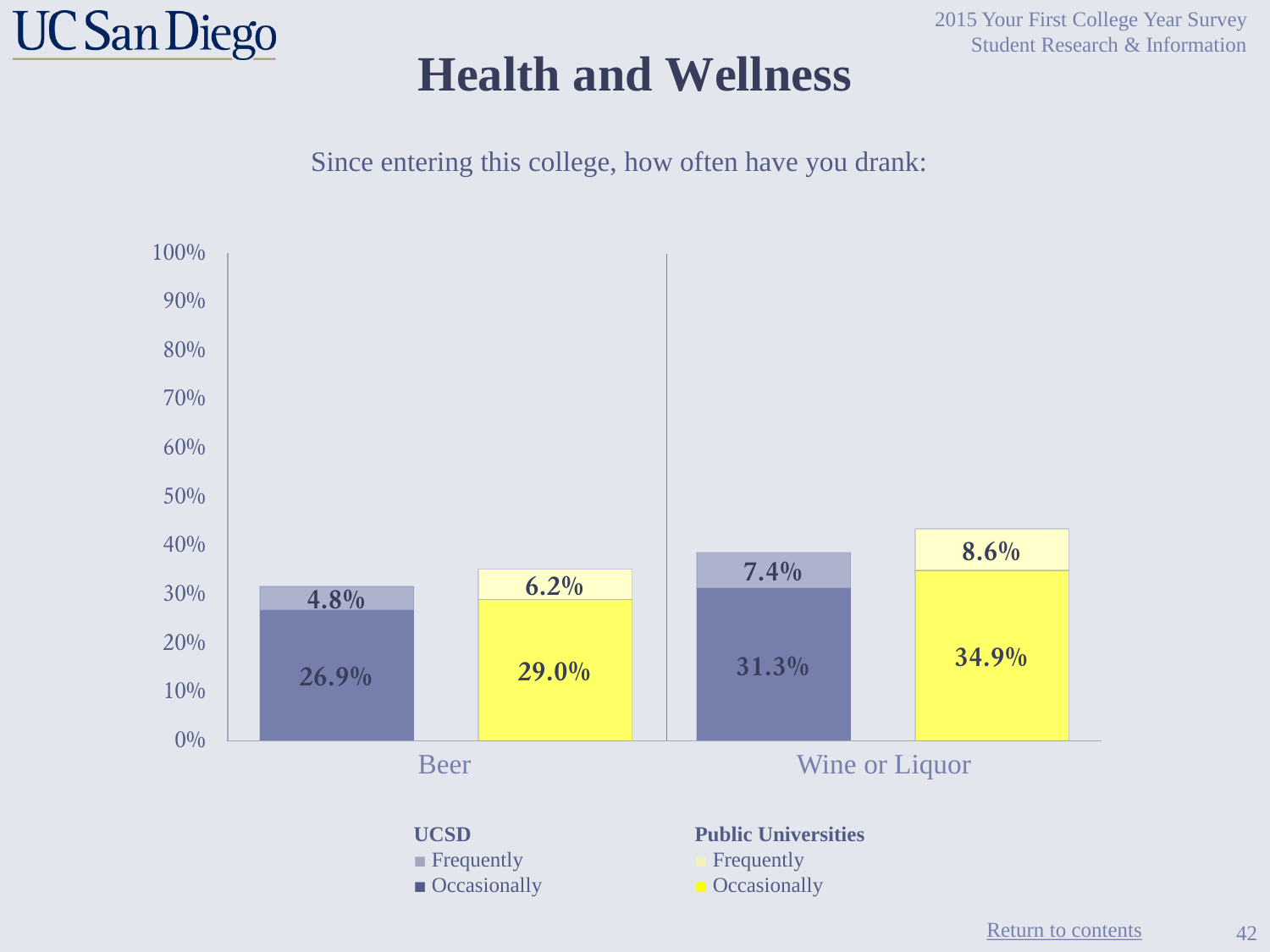![](_page_42_Picture_0.jpeg)

2015 Your First College Year Survey Student Research & Information

![](_page_42_Picture_2.jpeg)

# **Satisfaction**

**Understanding how students perceive their college experience identifies areas that are working well and sheds light on those that need improvement.**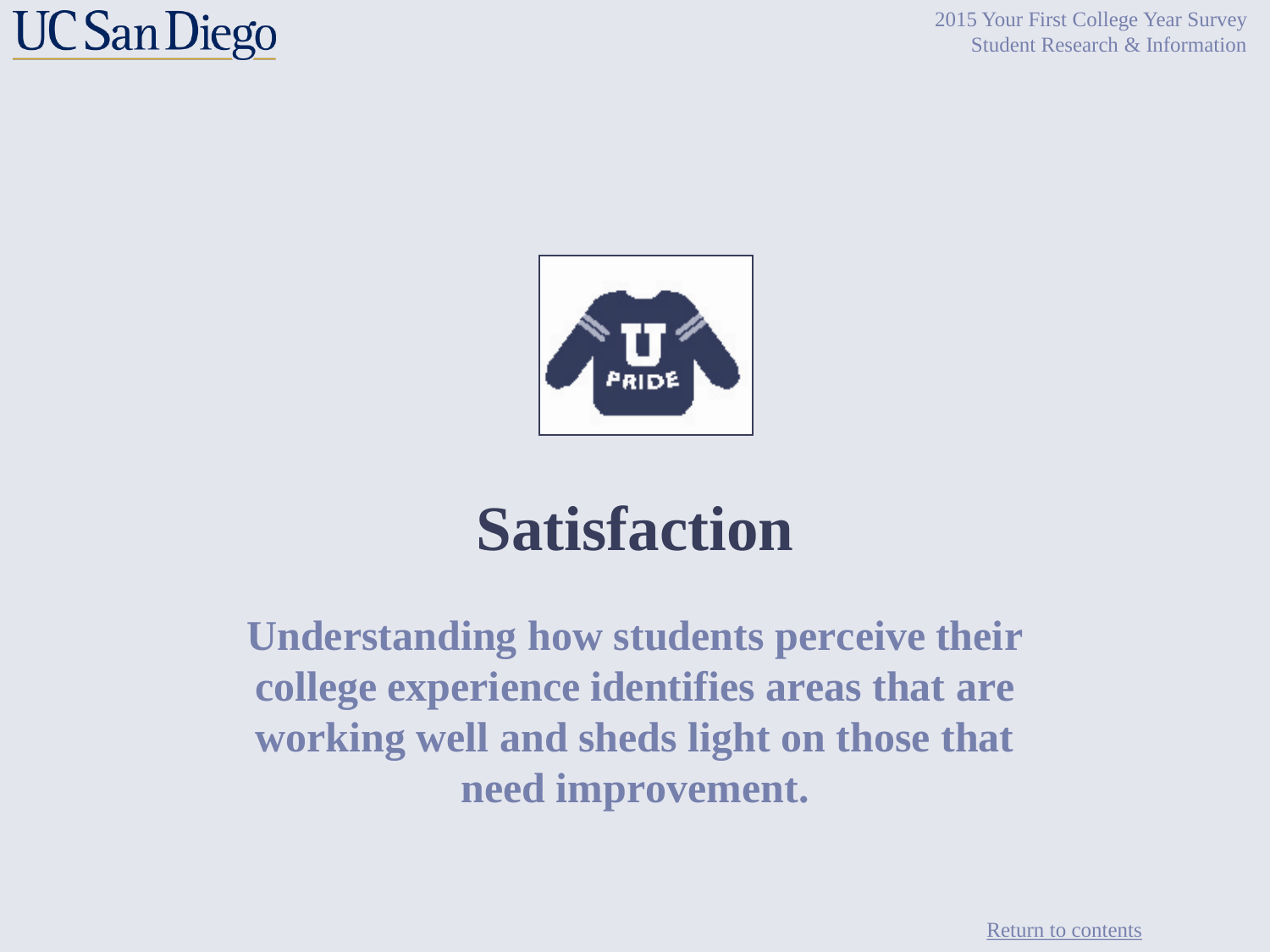#### **UC San Diego Satisfaction with Coursework** Student Research & Information

2015 Your First College Year Survey

*Satisfaction with Coursework* **measures the extent to which students see their coursework as relevant, useful, and applicable to their academic success and future plans.**

![](_page_43_Figure_3.jpeg)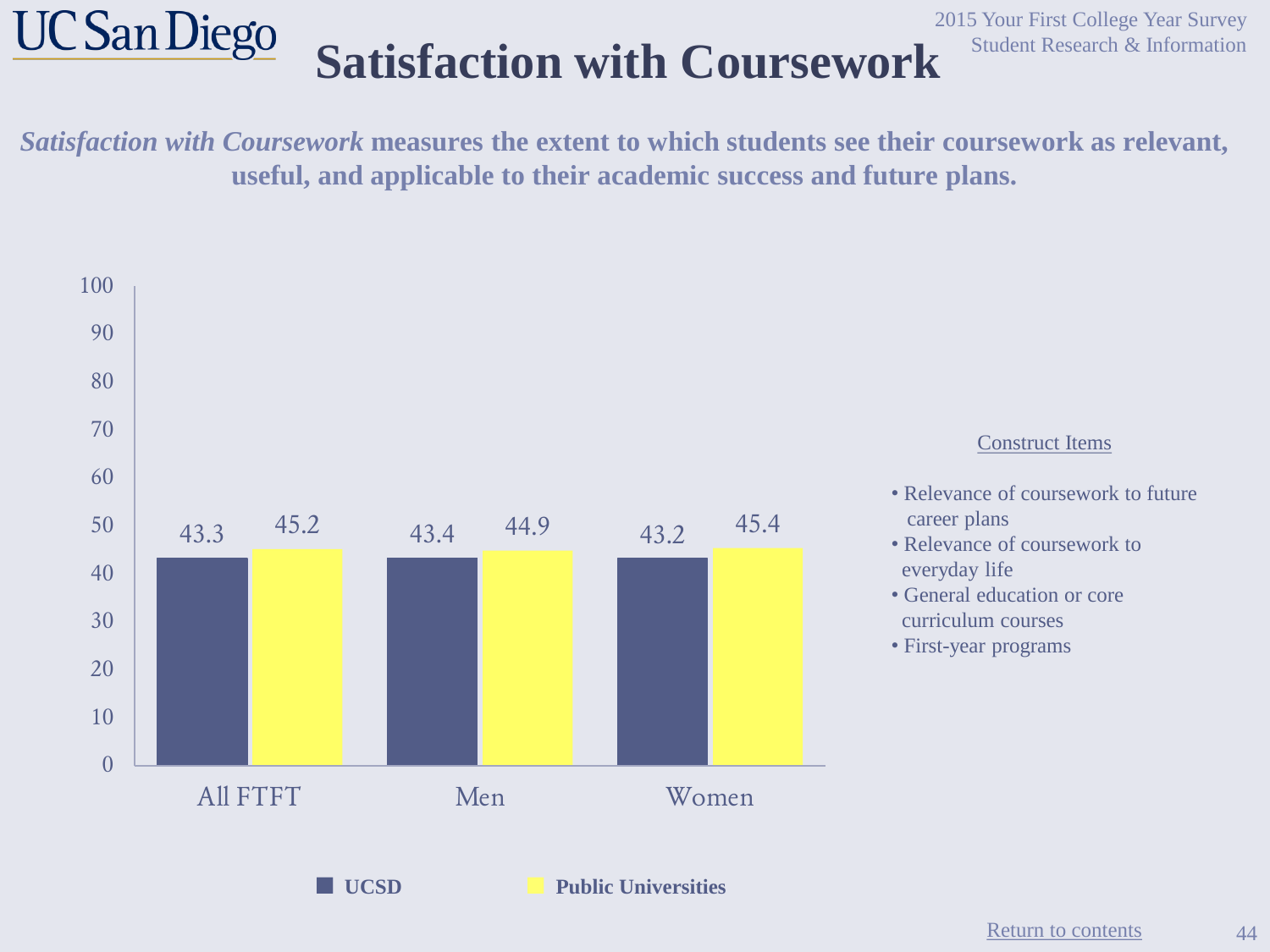![](_page_44_Picture_0.jpeg)

### **Overall Satisfaction** Student Research & Information

*Overall Satisfaction* **is a unified measure of students' satisfaction with the college experience.**

![](_page_44_Figure_4.jpeg)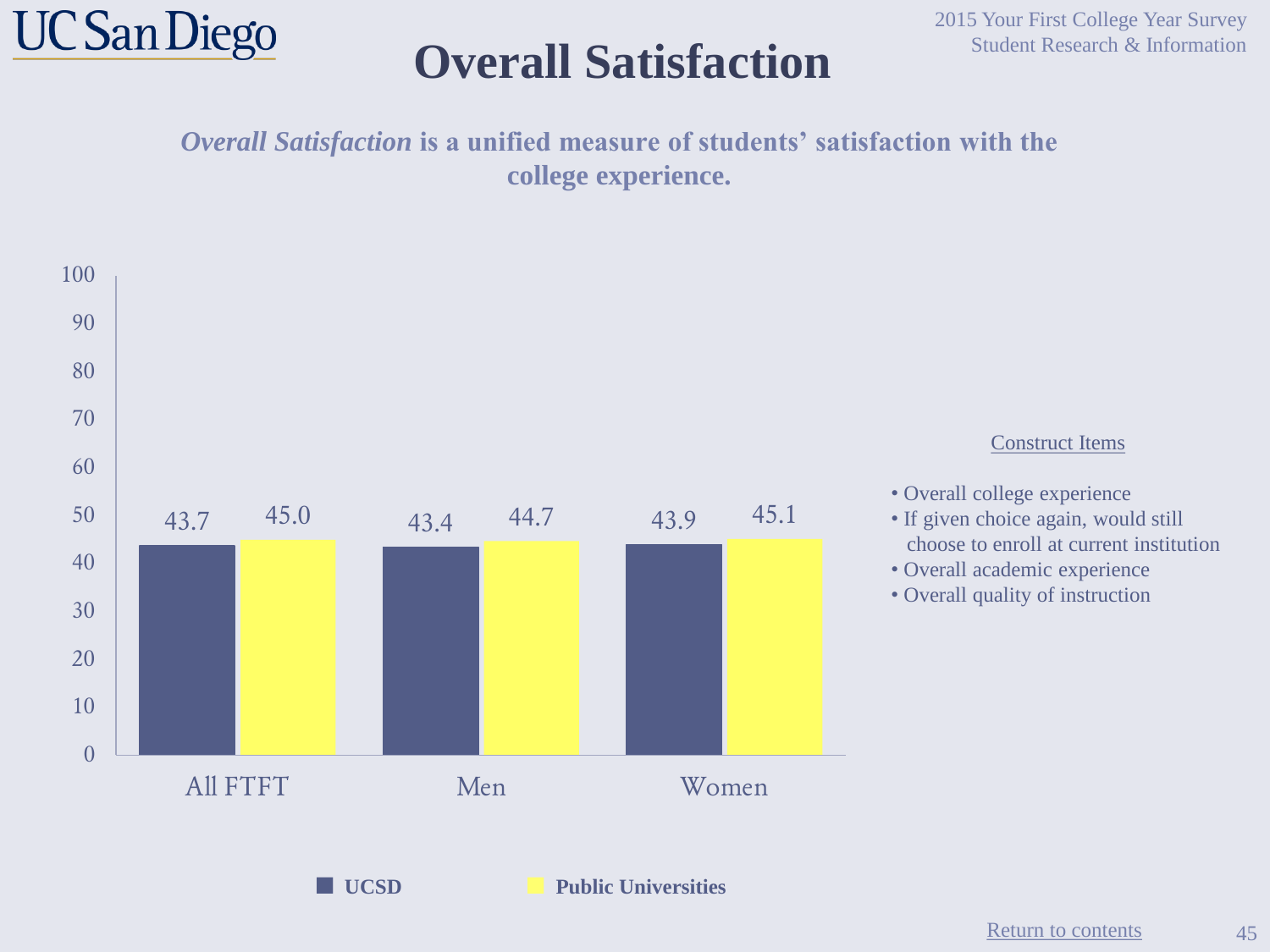#### **UC San Diego** 2015 Your First College Year Survey **Satisfaction with**  Student Research & Information **Academic Support and Courses**

**Gauges use of and satisfaction with campus academic support structures and types of coursework required in general education. 40.9% 39.1% 26.6% 39.6% 35.0% 34.8% 49.2% 46.7% 19.6% 26.6% 3.6% 13.9% 17.2% 21.8% 26.0% 33.0%**  $0\%$  $10\%$ 20% 30% 40% 50% 60% 70% 80% 90% 100% Academic advising Class size First-year programs Library resources

> **UCSD ■** Very Satisfied **■** Satisfied

**Public Universities ■** Very Satisfied ■ Satisfied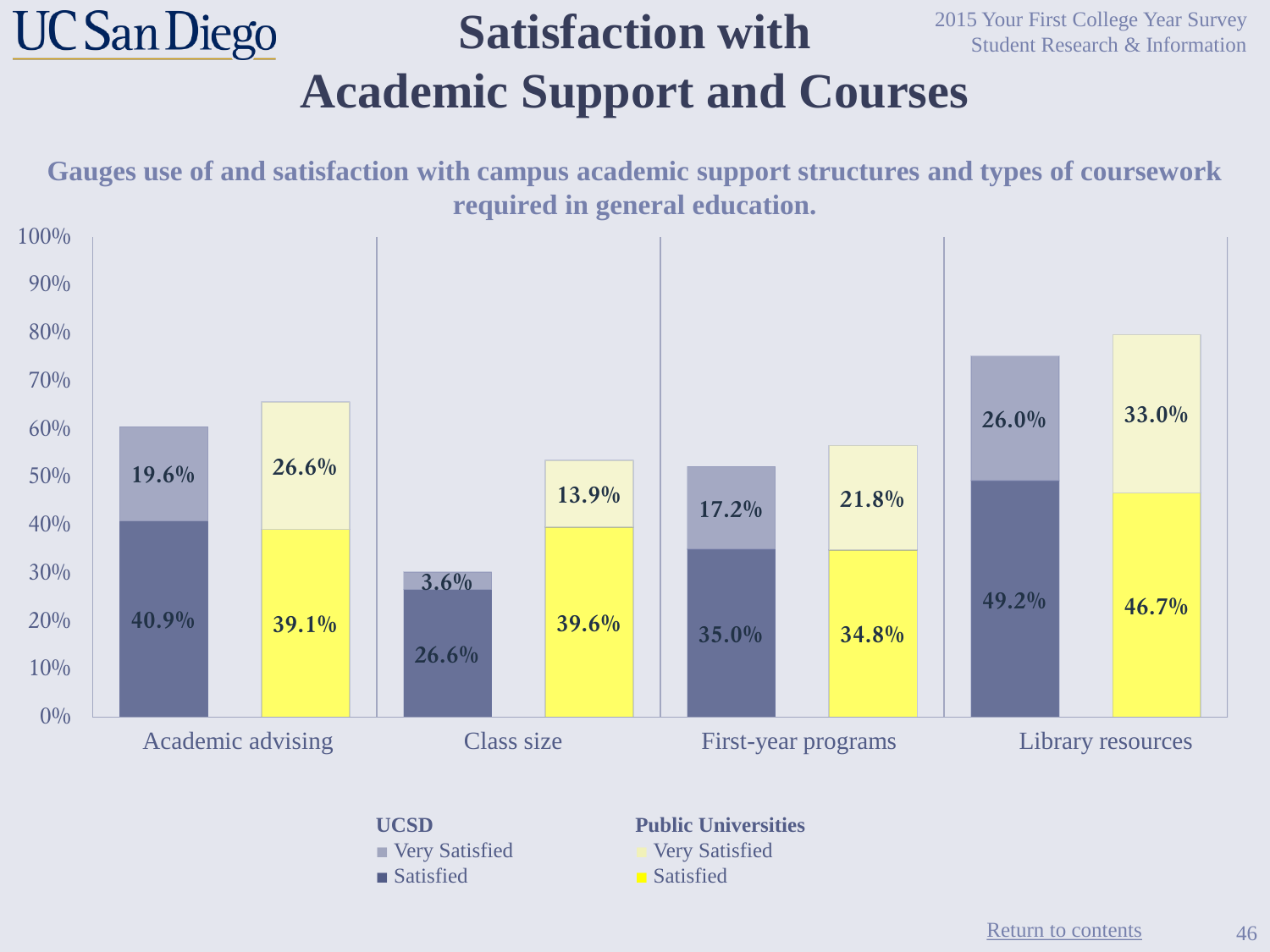#### **UC San Diego** 2015 Your First College Year Survey **Satisfaction with**  Student Research & Information **Academic Support and Courses**

**Gauges use of and satisfaction with campus academic support structures and types of coursework required in general education. 32.1% 40.2% 50.5% 52.2% 49.5% 52.8% 6.4% 11.2% 15.9% 20.5% 12.1% 15.2%**  $0\%$  $10%$ 20% 30% 40% 50% 60% 70% 80% 90% 100% Amount of contact with faculty Your overall academic experience Overall quality of instruction **UCSD ■** Very Satisfied **■** Satisfied **Public Universities ■** Very Satisfied ■ Satisfied

47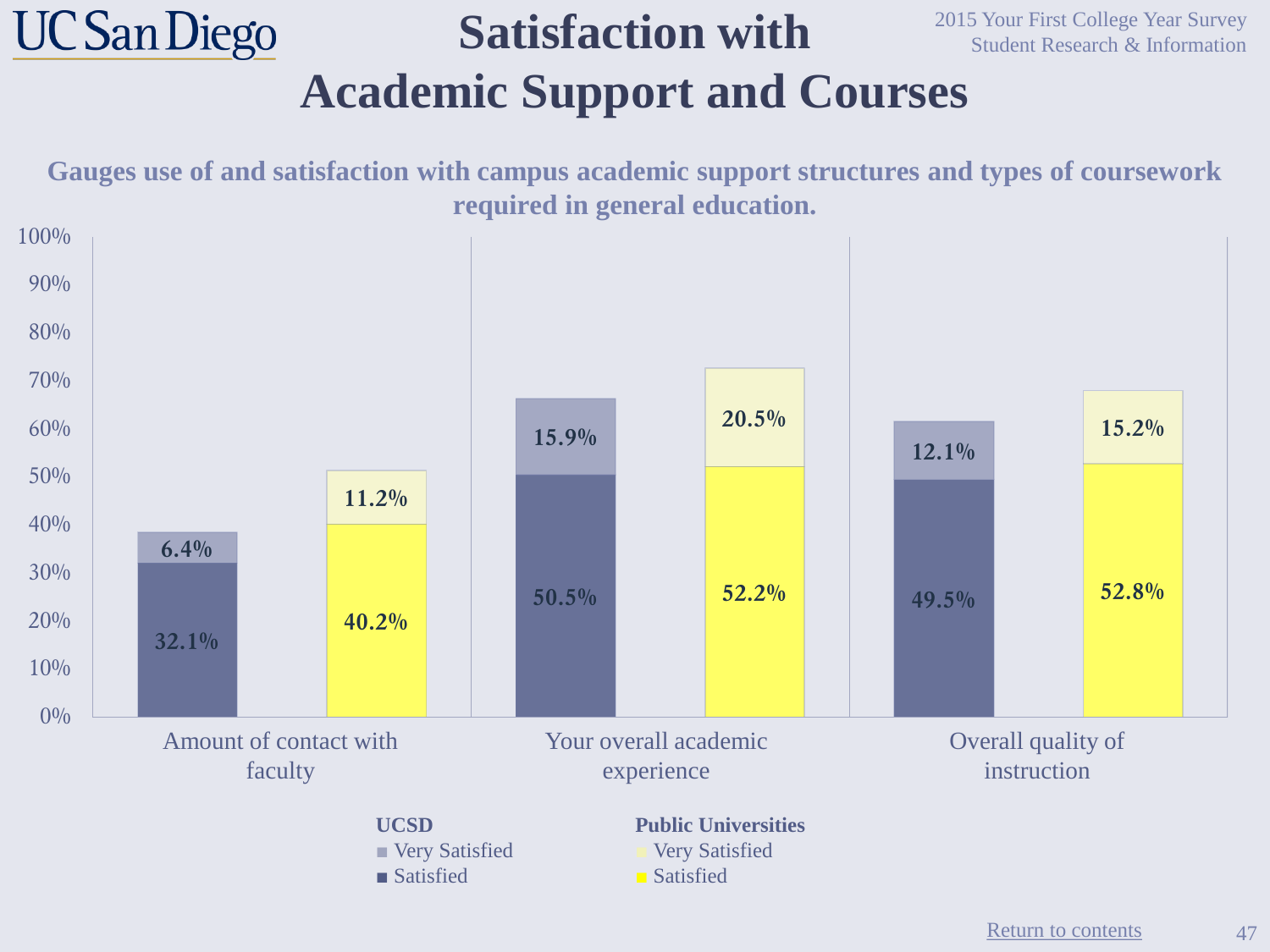#### **UC San Diego Satisfaction with Academic Support and Courses**

2015 Your First College Year Survey Student Research & Information

**Gauges use of and satisfaction with campus academic support structures and types of coursework required in general education.**

![](_page_47_Figure_3.jpeg)

[Return to contents](#page-2-0)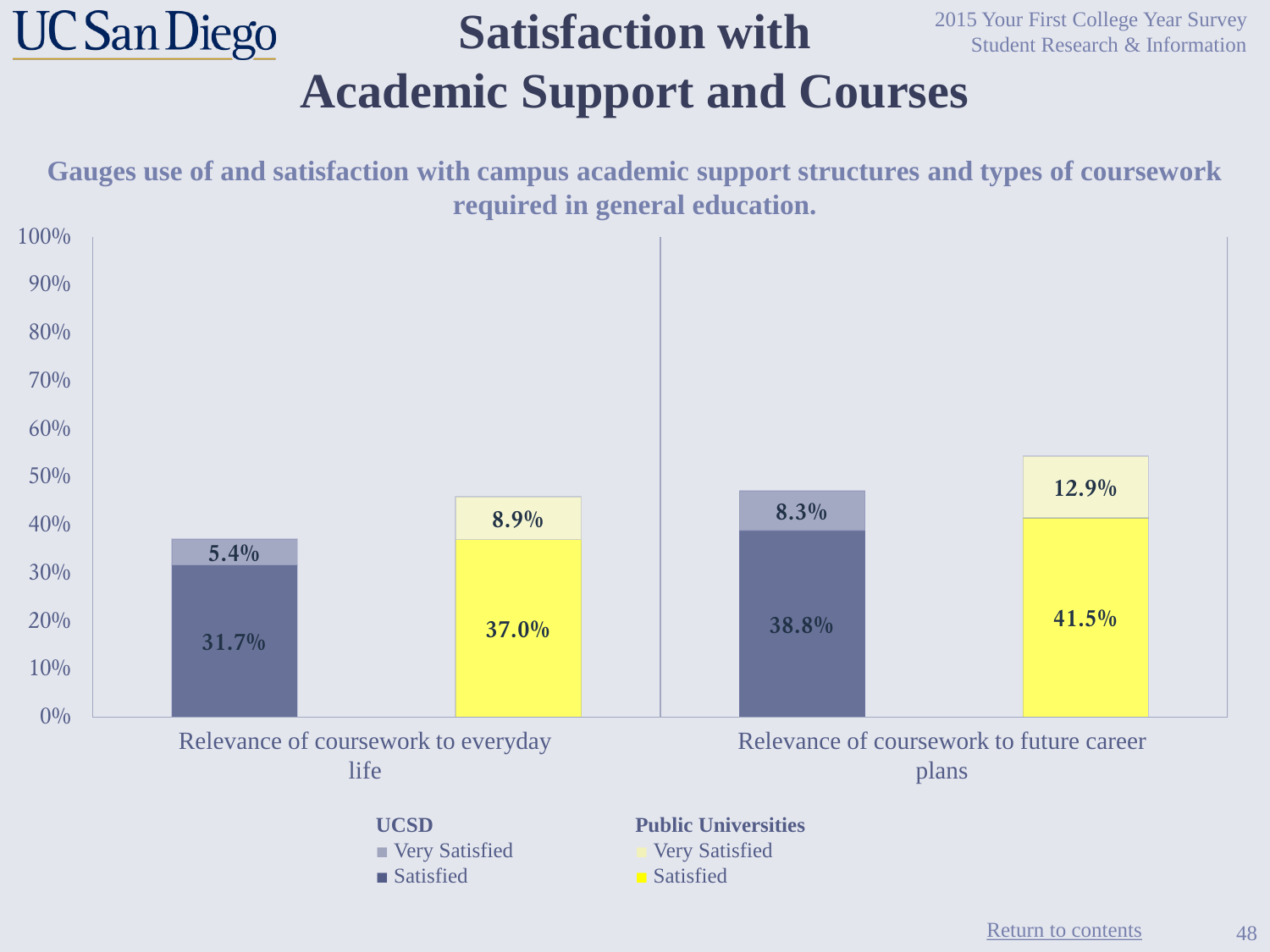#### **UC San Diego Satisfaction with Services and Community**

2015 Your First College Year Survey Student Research & Information

**Where students live, how they are oriented to the campus, and the support they receive during the first year are important determinants of their college experience. These items gauge use of and satisfaction with campus services and general community.**

![](_page_48_Figure_3.jpeg)

**■** Satisfied

■ Satisfied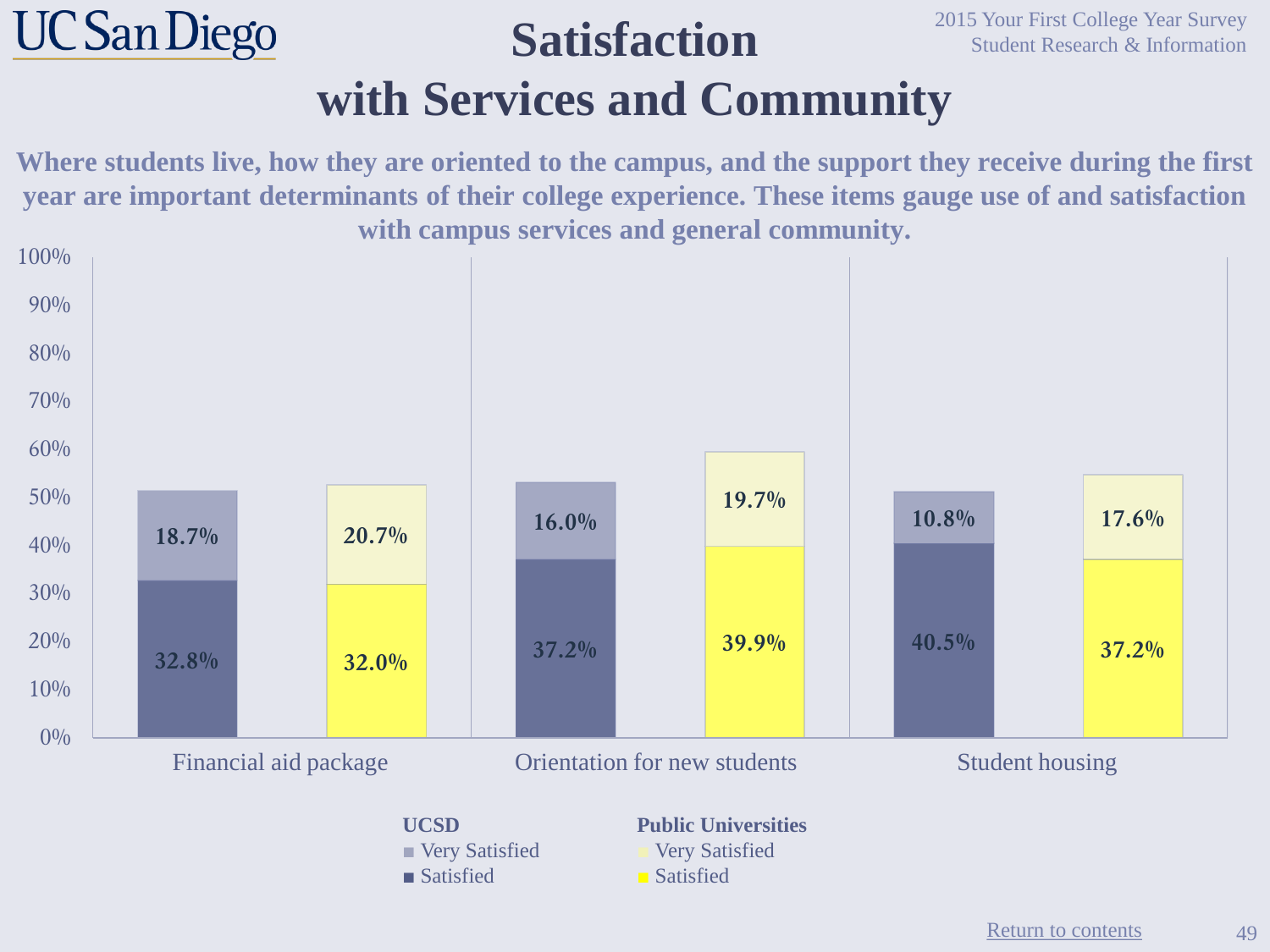![](_page_49_Picture_0.jpeg)

**Future Plans**

2015 Your First College Year Survey Student Research & Information

![](_page_49_Figure_3.jpeg)

[Return to contents](#page-2-0)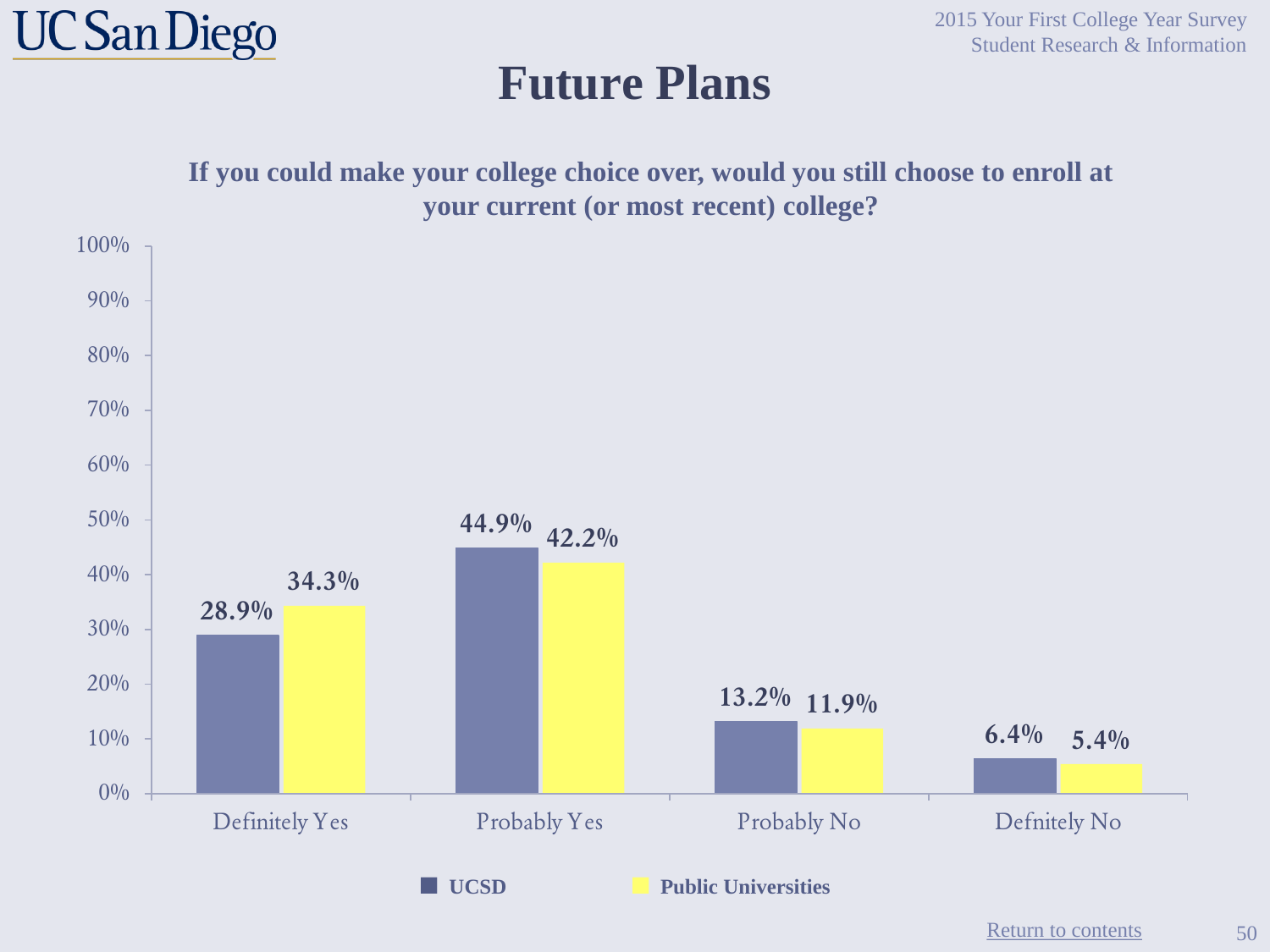![](_page_50_Picture_0.jpeg)

#### **Future Plans**

2015 Your First College Year Survey Student Research & Information

**What do you think you will be doing in Fall 2015?**

![](_page_50_Figure_4.jpeg)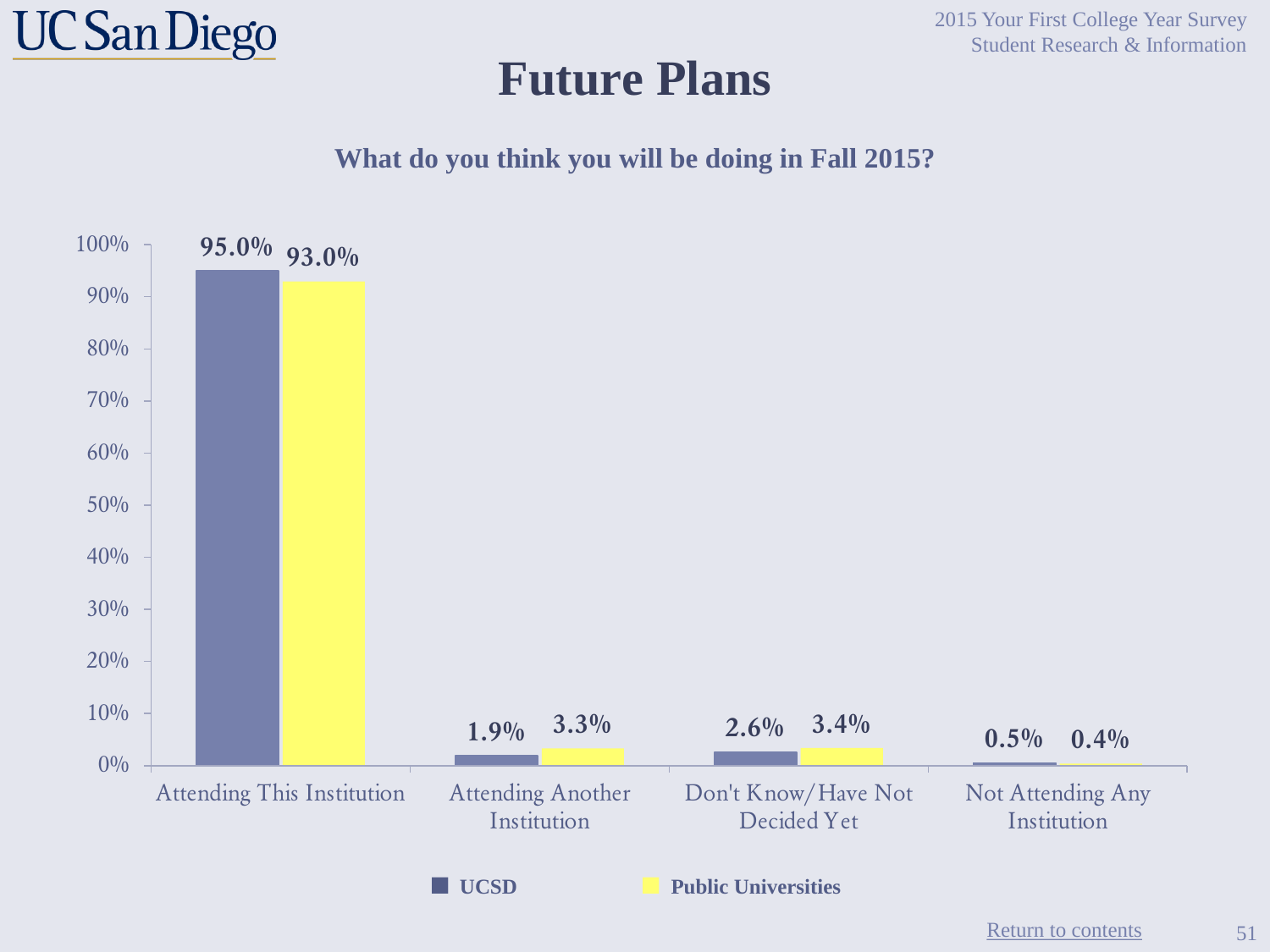![](_page_51_Picture_0.jpeg)

#### **Future Plans**

2015 Your First College Year Survey Student Research & Information

**Do you plan to do any of the following this summer?**

![](_page_51_Figure_4.jpeg)